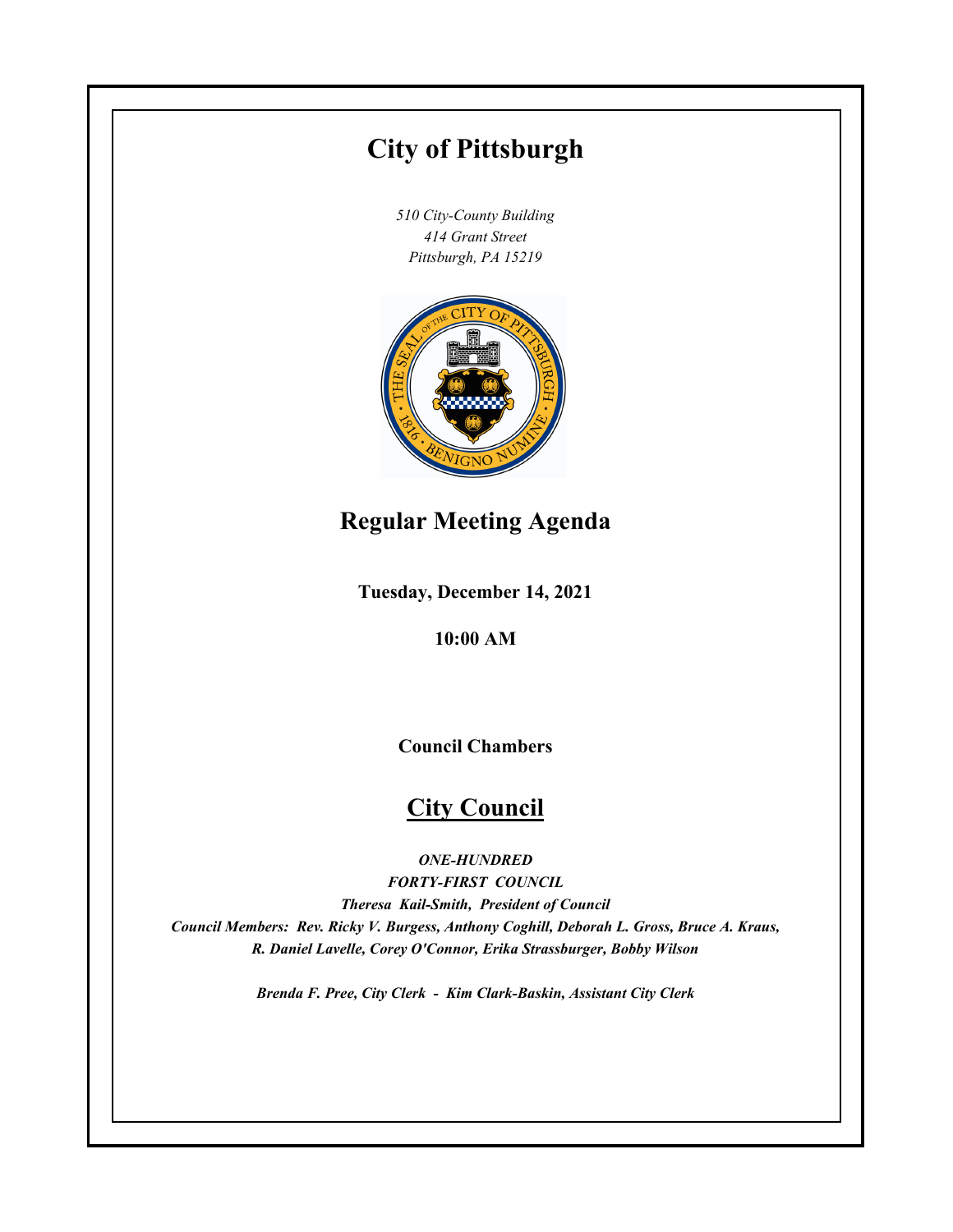#### **ROLL CALL**

#### **PLEDGE OF ALLEGIANCE**

#### **MOTION TO AMEND THE AGENDA**

#### **PROCLAMATIONS**

[2021-2347](http://pittsburgh.legistar.com/gateway.aspx?m=l&id=/matter.aspx?key=27250) NOW THEREFORE BE IT RESOLVED, the City of Pittsburgh expresses its sincere admiration and gratitude to Mary Frances Cooper for her dedication and tireless work to improve the public library system; and,

> BE IT FURTHER RESOLVED, that the Council of the City of Pittsburgh hereby declares Monday, December 13th to be "Mary Frances Cooper Day" in the City of Pittsburgh.

SPONSOR /S: COUNCIL MEMBER KRAUS, COUNCIL MEMBER LAVELLE, COUNCIL MEMBER GROSS, COUNCIL MEMBER STRASSBURGER, COUNCIL MEMBER KAIL-SMITH AND ALL MEMBERS

#### **PUBLIC COMMENTS**

#### **PRESENTATION OF PAPERS**

#### **COUNCILMAN REVEREND RICKY V. BURGESS PRESENTS:**

| 2021-2299    | Resolution authorizing the Mayor and the Director of the Department of Public<br>Works and the Director of the Department Parks and Recreation to enter into a<br>certain Cooperation Agreement amendment, as further provided herein, with the<br>Pittsburgh Parks Conservancy with the intent of extending and expanding the term<br>and scope of the existing agreement. |
|--------------|-----------------------------------------------------------------------------------------------------------------------------------------------------------------------------------------------------------------------------------------------------------------------------------------------------------------------------------------------------------------------------|
| Attachments: | 2021-2299 Cover Letter-PPC Council Letter<br>2021-2299 - Exhibit A<br><b>Summary 2021-2299</b>                                                                                                                                                                                                                                                                              |
| 2021-2300    | Resolution providing for the designation and transfer of certain public properties<br>within the Hill District and Polish Hill neighborhoods from the Greenways for<br>Pittsburgh Program and other adjacent vacant properties under City ownership to be<br>formalized and adopted as a City park.                                                                         |
| Attachments: | 2021-2300 Cover Letter-Bigelow Greenway - Letter<br><b>Summary 2021-2300</b>                                                                                                                                                                                                                                                                                                |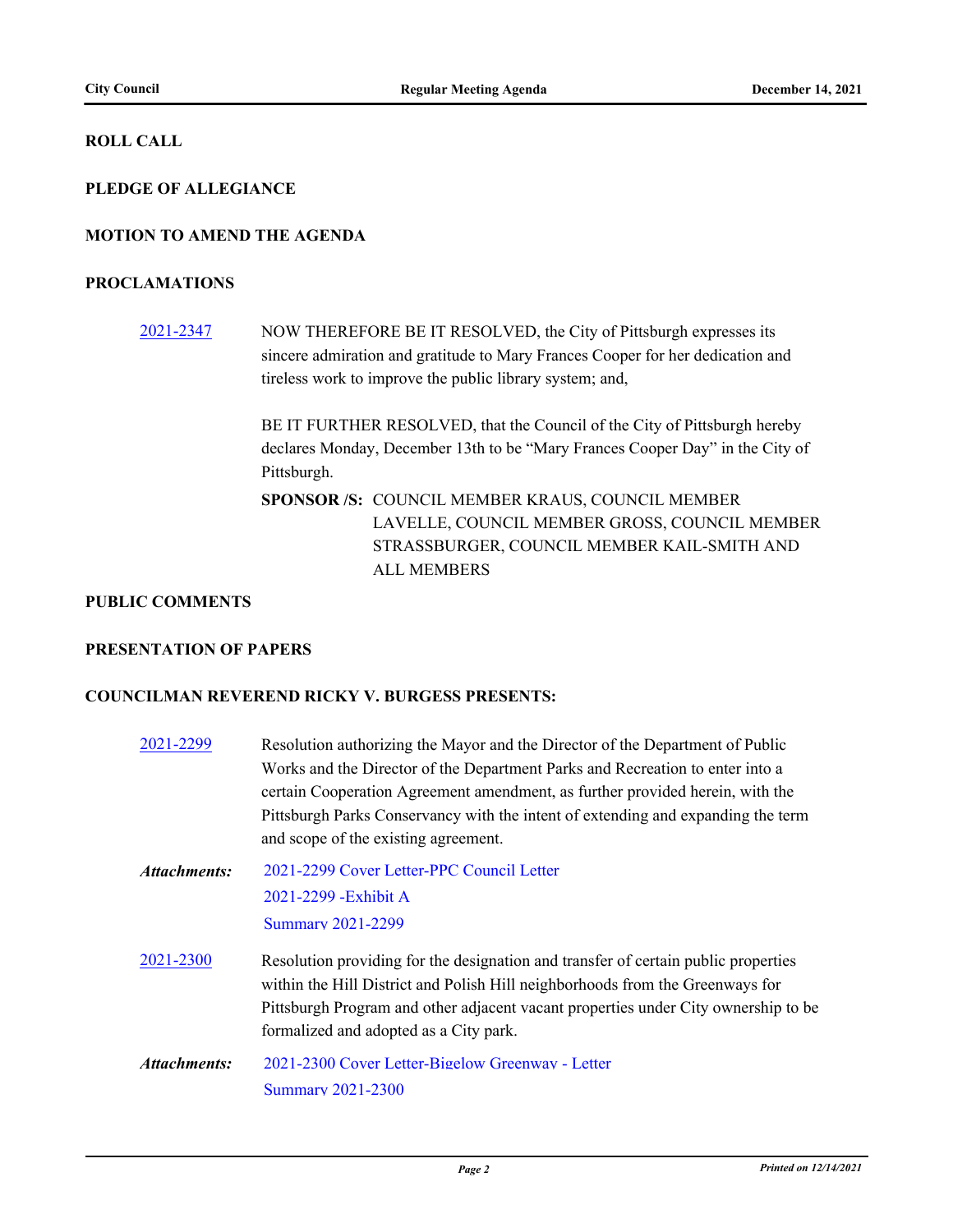| 2021-2301           | Resolution providing for the designation and transfer of certain public properties<br>within the Overbrook neighborhood from the Greenways for Pittsburgh Program and<br>other adjacent vacant properties under City ownership to be formalized and adopted<br>as a City park.                              |  |  |  |
|---------------------|-------------------------------------------------------------------------------------------------------------------------------------------------------------------------------------------------------------------------------------------------------------------------------------------------------------|--|--|--|
| <b>Attachments:</b> | 2021-2301 Cover Letter-Fairhaven Greenway - Letter<br><b>Summary 2021-2301</b>                                                                                                                                                                                                                              |  |  |  |
| 2021-2302           | Resolution providing for the designation and transfer of certain public properties<br>within the South Side Slopes and Allentown neighborhoods from the Greenways for<br>Pittsburgh Program and other adjacent vacant properties under City ownership to be<br>formalized and adopted as a City park.       |  |  |  |
| <b>Attachments:</b> | 2021-2302 Cover Letter-Knoxville Incline Park - Letter<br><b>Summary 2021-2302</b>                                                                                                                                                                                                                          |  |  |  |
| 2021-2303           | Resolution providing for the designation and transfer of certain public properties<br>within the Brookline neighborhood from the Greenways for Pittsburgh Program and<br>other adjacent vacant properties under City ownership to be formalized and adopted<br>as a City park.                              |  |  |  |
| <b>Attachments:</b> | 2021-2303 Cover Letter-Moore Park Greenway - Letter<br><b>Summary 2021-2303</b>                                                                                                                                                                                                                             |  |  |  |
| 2021-2304           | Resolution providing for the designation and transfer of certain public properties<br>within the Beechview and Mount Washington neighborhoods from the Greenways for<br>Pittsburgh Program and other adjacent vacant properties under City ownership to be<br>formalized and adopted as a City park.        |  |  |  |
| <b>Attachments:</b> | 2021-2304 Cover Letter-Seldom Seen- Letter<br><b>Summary 2021-2304</b>                                                                                                                                                                                                                                      |  |  |  |
| 2021-2305           | Resolution providing for the designation and transfer of certain public properties<br>within the Hazelwood, Glen Hazel, and Greenfield neighborhoods from the<br>Greenways for Pittsburgh Program and other adjacent vacant properties under City<br>ownership to be formalized and adopted as a City park. |  |  |  |
| <b>Attachments:</b> | 2021-2305 Cover Letter-Hazelwood Greenway - Letter<br><b>Summary 2021-2305</b>                                                                                                                                                                                                                              |  |  |  |
| 2021-2306           | Resolution authorizing the Department of Parks and Recreation to enter into a<br>Community Partner Access Agreement or Agreement(s) with the POOR LAW at no<br>cost for use of the Burgwin Community Center in order to provide recreational and<br>community-focused activities.                           |  |  |  |
| <b>Attachments:</b> | 2021-2306 Cover Letter-2021 POOR LAW Community Partner Access A<br><b>Summary 2021-2306</b>                                                                                                                                                                                                                 |  |  |  |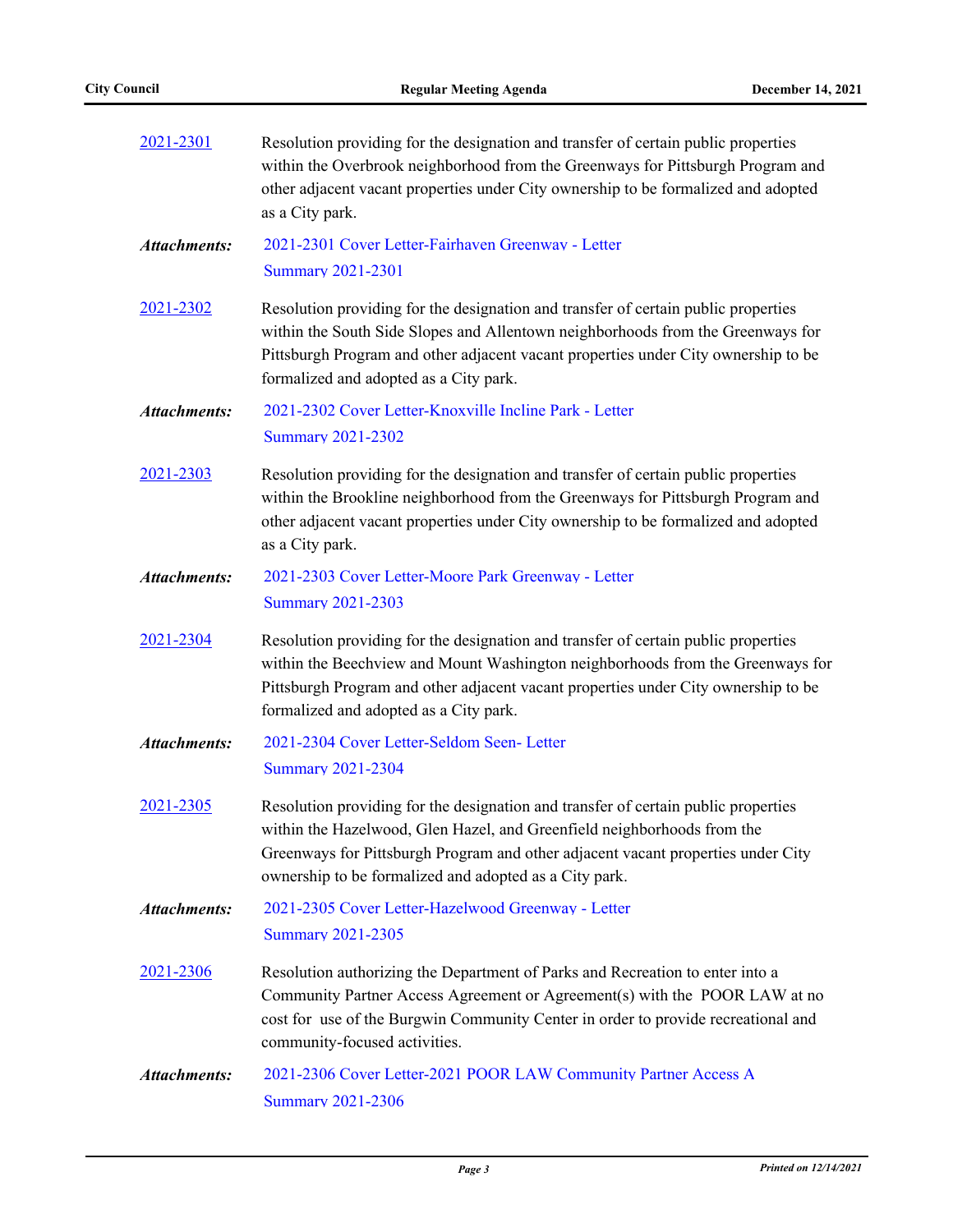## **COUNCILMAN ANTHONY COGHILL PRESENTS:**

| 2021-2307           | Resolution further amending Resolution No. 797, effective December 28, 2017, entitled<br>"Resolution adopting and approving the 2018 Capital Budget and the 2018 Community<br>Development Block Grant Program, and the 2018 through 2023 Capital Improvement<br>Program", by reducing SMALLMAN STREET RECONSTRUCTION by \$7,000.00<br>and increasing BIKE SHARE by \$7,000.00.                                                                                                                                                                                                                                                                                                                                                                                                                           |  |  |
|---------------------|----------------------------------------------------------------------------------------------------------------------------------------------------------------------------------------------------------------------------------------------------------------------------------------------------------------------------------------------------------------------------------------------------------------------------------------------------------------------------------------------------------------------------------------------------------------------------------------------------------------------------------------------------------------------------------------------------------------------------------------------------------------------------------------------------------|--|--|
| <b>Attachments:</b> | 2021-2307 Cover Letter-2018 Bike Share Letter 120621 (1)<br><b>Summary 2021-2307</b>                                                                                                                                                                                                                                                                                                                                                                                                                                                                                                                                                                                                                                                                                                                     |  |  |
| 2021-2308           | Resolution providing for a settlement agreement with the Pennsylvania Department of<br>Transportation for costs associated with work on the Central Business District Signals<br>Phase 2 Project, with a total project cost of Five Million Three Hundred and Four<br>Thousand and One Dollars (\$5,304,001.00) of which is already appropriated and<br>spent; and the municipal share of Commonwealth Incurred Costs not to exceed<br>Thirteen Thousand Four Hundred Sixty Five Dollars and Fifty Nine Cents<br>(\$13,465.59) dollars, an increase of Three Thousand Four Hundred Sixty Five<br>Dollars and Fifty Nine Cents (\$3,465.59) from the previously executed agreement<br>(50229.2).                                                                                                          |  |  |
| <b>Attachments:</b> | 2021-2308 Cover Letter-Sign CBD Signals Phase 2 Settlement Agreemer<br><b>Summary 2021-2308</b>                                                                                                                                                                                                                                                                                                                                                                                                                                                                                                                                                                                                                                                                                                          |  |  |
| 2021-2309           | Resolution providing for an amended reimbursement agreement with the Pennsylvania<br>Department of Transportation for costs associated with the addition of the Final<br>Design, Right-of-Way and Utility phases of the Swinburne Bridge Project and<br>providing for the payment of costs thereof, not to exceed Two Million Three Hundred<br>and Fifty Thousand Dollars (\$2,350,000.00); a One Million and Three Hundred<br>Thousand Dollar (\$1,300,000.00) increase from the previously executed agreement<br>(52622.1), reimbursable at ninety five percent; and the municipal share of<br>Commonwealth Incurred Costs not to exceed Four Thousand (\$4,000.00) dollars, an<br>increase of Two Thousand and Five Hundred Dollars (\$2,500.00) from the<br>previously executed agreement (52622.1). |  |  |
| <b>Attachments:</b> | 2021-2309 Cover Letter-Sign Swinburne RA Amen 2 Letter<br><b>Summary 2021-2309</b>                                                                                                                                                                                                                                                                                                                                                                                                                                                                                                                                                                                                                                                                                                                       |  |  |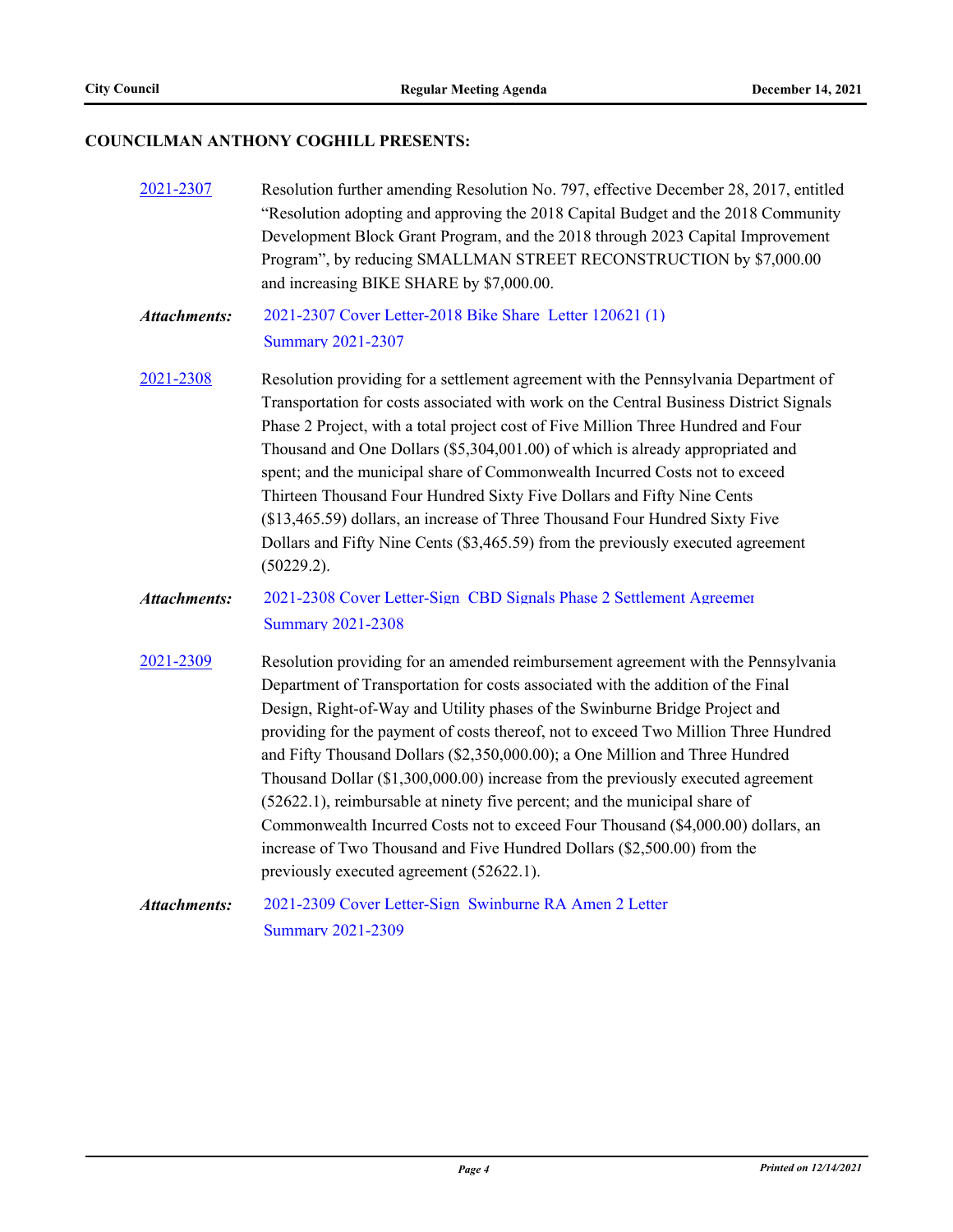| Resolution providing for a reimbursement agreement with the Pennsylvania | Department of Transportation for costs associated with the Pittsburgh Pedestrian<br>Wayfinding Project; providing for the payment of the costs thereof, not to exceed<br>One Million Four Hundred Thousand dollars (\$1,400,000.00). This resolution serves<br>to authorize only the Reimbursement Agreement, at a cost of Zero dollars (\$0.00).<br>Future Resolutions will authorize the project specific service agreements.                                                                                        |  |  |  |
|--------------------------------------------------------------------------|------------------------------------------------------------------------------------------------------------------------------------------------------------------------------------------------------------------------------------------------------------------------------------------------------------------------------------------------------------------------------------------------------------------------------------------------------------------------------------------------------------------------|--|--|--|
| <b>Attachments:</b>                                                      | 2021-2310 Cover Letter-Sign Wayfinding RA Letter Letterhead<br><b>Summary 2021-2310</b>                                                                                                                                                                                                                                                                                                                                                                                                                                |  |  |  |
| 2021-2311                                                                | Resolution providing for a supplemental agreement with the Larson Design Group,<br>Inc. for costs associated with the West Ohio Street Bridge Project; providing for the<br>payment of the costs thereof, not to exceed Eight Hundred and Twenty Five<br>Thousand One Hundred and Twelve Dollars and Ninety Cents (\$825,112.90), an<br>increase of Eighty Four Thousand Five Hundred and Ninety Six dollars and Seventy<br>Nine cents (\$84,596.79) from the previously executed agreement (52953).                   |  |  |  |
| Attachments:                                                             | 2021-2311 Cover Letter-Sign West Ohio Street - Larson Sup Letter<br><b>Summary 2021-2311</b>                                                                                                                                                                                                                                                                                                                                                                                                                           |  |  |  |
| 2021-2312                                                                | Resolution providing for a reimbursement agreement with the Pennsylvania<br>Department of Transportation for costs associated with the Healthy Ride Electrified<br>Project through the Congestion Mitigation and Air Quality Improvement Program.                                                                                                                                                                                                                                                                      |  |  |  |
| <b>Attachments:</b>                                                      | 2021-2312 Cover Letter-Healthy Ride Electrified RA Letter Letterhead 4<br><b>Summary 2021-2312</b>                                                                                                                                                                                                                                                                                                                                                                                                                     |  |  |  |
| 2021-2313                                                                | Resolution providing for a reimbursement agreement with the Pennsylvania<br>Department of Transportation through their Transportation Alternative Set-Aside<br>Program for costs associated with work on Critical Sidewalk Gaps projects, and<br>providing for the payment of costs thereof, not to exceed, Nine Hundred Eighty<br>Thousand (\$980,000.00) dollars; federally reimbursable at One Hundred percent;<br>and the municipal share of Commonwealth Incurred Costs not to exceed Zero<br>$(\$0.00)$ dollars. |  |  |  |
| <b>Attachments:</b>                                                      | 2021-2313 Cover Letter-Sign RA TA Set-Aside Critical Sidewalk Gaps I<br><b>Summary 2021-2313</b>                                                                                                                                                                                                                                                                                                                                                                                                                       |  |  |  |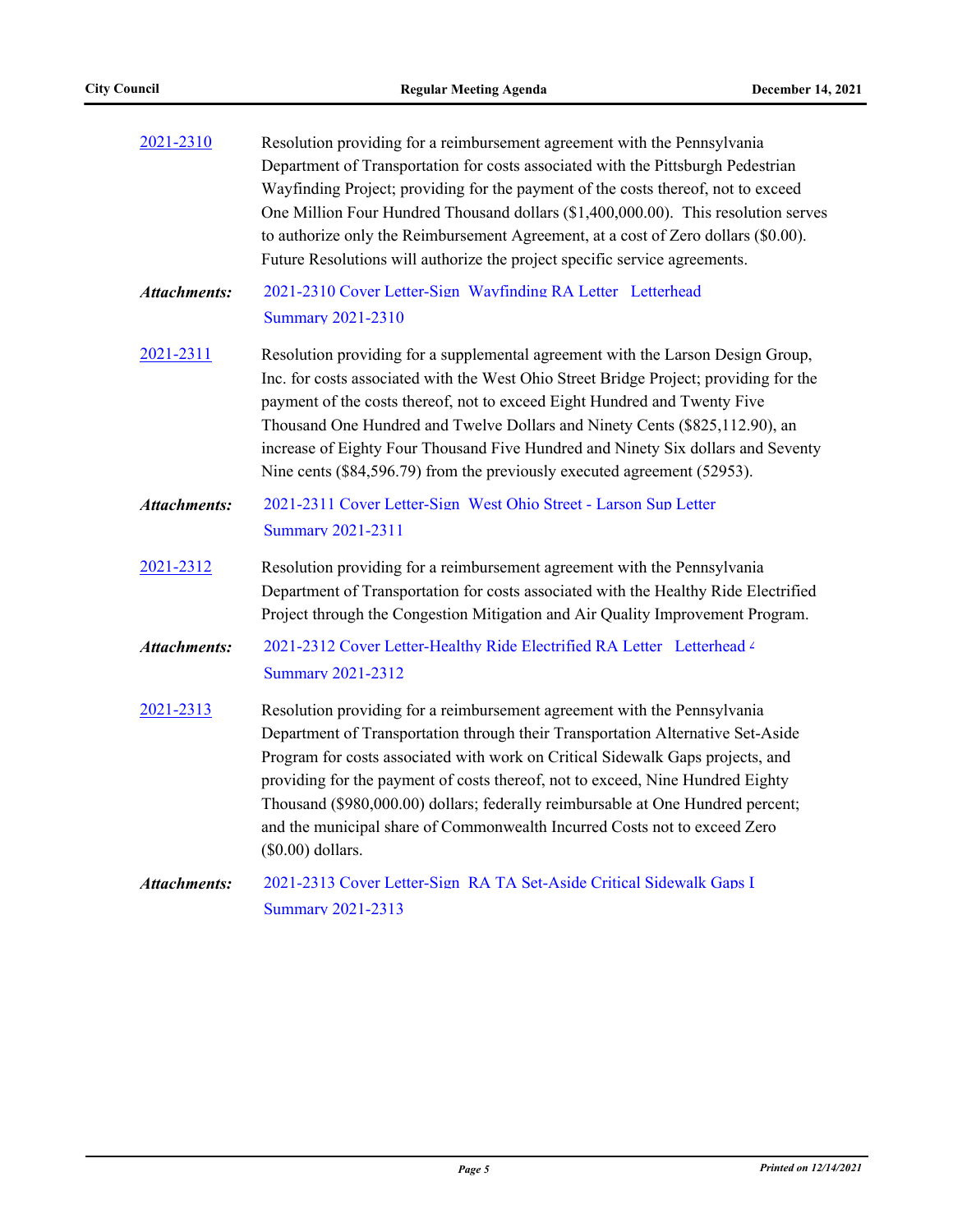- [2021-2314](http://pittsburgh.legistar.com/gateway.aspx?m=l&id=/matter.aspx?key=27217) Ordinance amending and supplementing the Pittsburgh City Code, Title 4: Public Place and Property, Article II: Telecommunications in the Public Right-of-Way, by amending and supplementing language to Sections 427.03, 427.06, 427.07, 427.09, 427.11, 427.16, 427.19, and 427.20, establishing certain general and specific standards relating to the location, placement, construction and maintenance of Non-Tower Wireless Communications Facilities, and Small Cell Facilities; establishing certain general and specific standards for Wireless Communication Facilities in the public rights-of-way; establishing certain general and specific standards for Wireless Communications Facilities outside the public rights-of-way; providing for definitions; providing for the enforcement of said regulations; and providing for an effective date.
- 2021-2314 Cover Letter-Sign City of Pittsburgh Ch 427 Ordinance Ame [Summary 2021-2314](http://pittsburgh.legistar.com/gateway.aspx?M=F&ID=dc400025-be3e-4732-b8ee-1f0b83cf99ac.docx) *Attachments:*
- [2021-2315](http://pittsburgh.legistar.com/gateway.aspx?m=l&id=/matter.aspx?key=27218) Resolution amending Resolution No. 332, effective May 28, 2019, entitled "authorizing the Mayor and the Director of the Department of Public Works, to enter into a Professional Services Agreement, between the City of Pittsburgh and Winston Design Development, for architectural and engineering design services for a series of interior remodels for six fire stations within the City of Pittsburgh, at a cost not to exceed FOUR HUNDRED SEVEN THOUSAND EIGHT HUNDRED SEVENTY TWO DOLLARS AND SIXTY SIX CENTS (\$407,872.66)," to the not-to-exceed amount of SEVEN HUNDRED TWO THOUSAND SEVEN HUNDRED SIXTY NINE DOLLARS AND NO CENTS (\$702,769.00).
- [2021-2315 Cover Letter-PW DOC008](http://pittsburgh.legistar.com/gateway.aspx?M=F&ID=e697c12a-e1ed-4bf5-8cc3-3d46b8b5dd20.PDF) [Summary 2021-2315](http://pittsburgh.legistar.com/gateway.aspx?M=F&ID=6deded91-b39a-47f9-898c-0cbc7dbf1e61.docx) *Attachments:*

#### **COUNCILWOMAN DEBORAH L. GROSS PRESENTS:**

- [2021-2316](http://pittsburgh.legistar.com/gateway.aspx?m=l&id=/matter.aspx?key=27219) Resolution authorizing the Urban Redevelopment Authority of Pittsburgh to acquire all the City's Right, Title and Interest, if any, in and to the Publicly-Owned property in the 13th Ward of the City of Pittsburgh designated in the Deed Registry Office of Allegheny County as Block 174-J, Lot 95 (623 North Homewood Avenue - Council District No. 9).
- [2021-2316 Cover Letter-623 N. Homewood Ave Acquisition Letter 12072](http://pittsburgh.legistar.com/gateway.aspx?M=F&ID=4b31dfef-5044-48d4-9abf-9ee32034fc6f.pdf) [Summary 2021-2316](http://pittsburgh.legistar.com/gateway.aspx?M=F&ID=011a4782-6e33-445b-a7eb-54932884d6a2.docx) *Attachments:*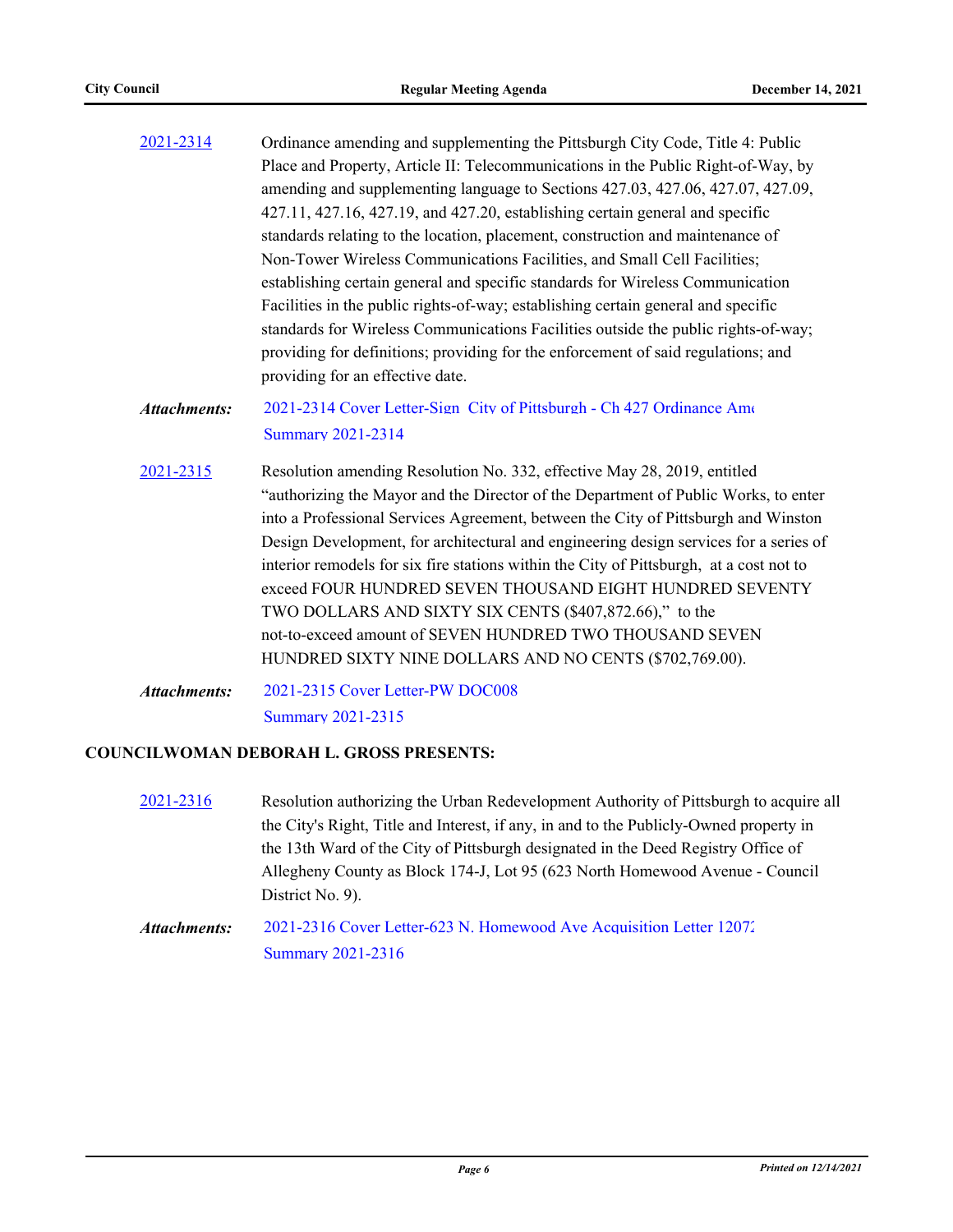| 2021-2317        | Resolution authorizing the Urban Redevelopment Authority of Pittsburgh to acquire all<br>the City's Right, Title and Interest, if any, in and to the Publicly-Owned property in<br>the 26th Ward of the City of Pittsburgh designated in the Deed Registry Office of<br>Allegheny County as Block 46-B, Lot 76 (east side of Perrysville Avenue, just north<br>of North Charles Street - Council District No. 6).                                       |  |  |  |
|------------------|---------------------------------------------------------------------------------------------------------------------------------------------------------------------------------------------------------------------------------------------------------------------------------------------------------------------------------------------------------------------------------------------------------------------------------------------------------|--|--|--|
| Attachments:     | 2021-2317 Cover Letter-Perrysville Ave Acquisition Letter 12072021.doc<br><b>Summary 2021-2317</b>                                                                                                                                                                                                                                                                                                                                                      |  |  |  |
| <u>2021-2318</u> | Resolution approving an Execution of a Deed by and between the Urban<br>Redevelopment Authority of Pittsburgh and the City of Pittsburgh, for the sale of<br>Block 88-L, Lot 150, in the 14th Ward of the City of Pittsburgh (Frick Park<br>Expansion - Council District No. 5).                                                                                                                                                                        |  |  |  |
| Attachments:     | 2021-2318 Cover Letter-Beechwood Blvd Frick Park Letter 12072021.do<br><b>Summary 2021-2318</b>                                                                                                                                                                                                                                                                                                                                                         |  |  |  |
| 2021-2319        | Resolution authorizing the Urban Redevelopment Authority of Pittsburgh to acquire all<br>the City's Right, Title and Interest, if any, in and to the Publicly-Owned property in<br>the 12th Ward of the City of Pittsburgh designated in the Deed Registry Office of<br>Allegheny County as Block 124-J, Lot 238 (north side of Larimer Avenue, east of<br>Meadow Street - Council District No. 9).                                                     |  |  |  |
| Attachments:     | 2021-2319 Cover Letter-Larimer Ave Acquisition Letter 12072021.docx<br><b>Summary 2021-2319</b>                                                                                                                                                                                                                                                                                                                                                         |  |  |  |
| 2021-2320        | Resolution approving an Execution of a Deed by and between the Urban<br>Redevelopment Authority of Pittsburgh and the City of Pittsburgh, for the sale of<br>Block 88-G, Lots 328, 329, 330, 332, 334, 337, 338, 340, 341 and 342; Block<br>88-H, Lots 20, 63, and 72; and Block 88-R, Lot 20, in the 14th Ward of the City of<br>Pittsburgh (Nine Mile Run Greenway Expansion - Council District No. 5).                                               |  |  |  |
| Attachments:     | 2021-2320 Cover Letter-Marmosa and Saline Street Letter 12072021.docz<br><b>Summary 2021-2320</b>                                                                                                                                                                                                                                                                                                                                                       |  |  |  |
| 2021-2348        | Resolution calling on URA to report to the Pittsburgh City Council all ongoing<br>programs and initiatives that support the city's food system.<br><b>SPONSOR /S: COUNCIL MEMBER GROSS</b>                                                                                                                                                                                                                                                              |  |  |  |
| 2021-2349        | Resolution amending resolution number 580 of 2021, entitled "authorizing the Mayor<br>and the Director of the Office of Management and Budget to enter into an Agreement<br>or Agreements with the Urban Redevelopment Authority of Pittsburgh (URA) for the<br>completion of projects approved in the City of Pittsburgh's American Rescue Plan"<br>by previously approved URA ARP funding to a Food Justice Fund.<br>SPONSOR /S: COUNCIL MEMBER GROSS |  |  |  |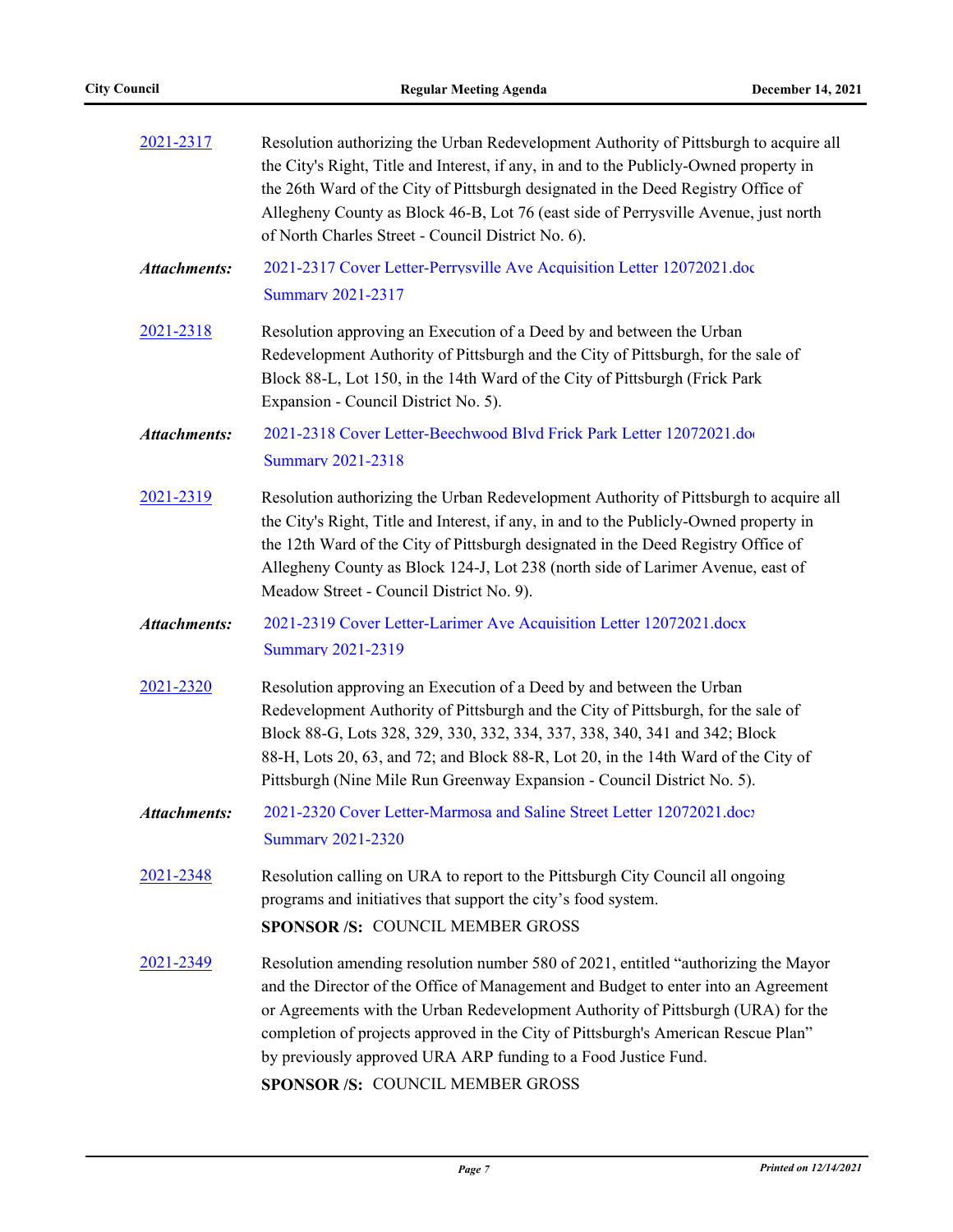# **COUNCILMAN R. DANIEL LAVELLE PRESENTS:**

| 2021-2321           | Resolution authorizing the Mayor and the Director of the Department of Finance to<br>execute a quit claim deed or deeds and all related documents, agreements and<br>instruments conveying AS IS all of the City's right, title and interest, if any, in Block<br>25-B Lot 15, Block 29-F Lot 89, and Block 25-P/Lot 39 (the Properties) of Ward<br>6 and Ward 2 of Council District 7 to the Urban Development Authority of Pittsburgh<br>(URA) for consideration of \$1.00 each, contingent upon the Mayor and the Director<br>of the Department of Finance first entering into a Cooperation Agreement or<br>Agreements with the URA setting forth the rights and obligations of the City and the<br>URA relating to these initial conveyances and further setting forth the rights and<br>obligations of the City and the URA relating to the subsequent disposition of this<br>property to third parties. |
|---------------------|----------------------------------------------------------------------------------------------------------------------------------------------------------------------------------------------------------------------------------------------------------------------------------------------------------------------------------------------------------------------------------------------------------------------------------------------------------------------------------------------------------------------------------------------------------------------------------------------------------------------------------------------------------------------------------------------------------------------------------------------------------------------------------------------------------------------------------------------------------------------------------------------------------------|
| <b>Attachments:</b> | 2021-2321 Cover Letter-12.10.2021 Cover Letter Sale of City Owned Stri<br><b>Summary 2021-2321</b>                                                                                                                                                                                                                                                                                                                                                                                                                                                                                                                                                                                                                                                                                                                                                                                                             |
| 2021-2322           | Resolution authorizing the Mayor and the Director of Finance (on behalf of the City of<br>Pittsburgh) to acquire from the Urban Redevelopment Authority of Pittsburgh (URA)<br>all of the URA's rights, title and interest, if any, to the URA-owned properties located<br>at 6111 Butler Street in the 10th Ward of Pittsburgh Council District 7 designated as<br>Block 120-G, Lot 145 in the Deed Registry Office of Allegheny County,<br>Pennsylvania and as known as the "62nd Street Site" or the sum of \$1.00 plus all<br>necessary and incidental expenses in connection with such acquisition.                                                                                                                                                                                                                                                                                                       |
| <b>Attachments:</b> | 2021-2322 Cover Letter-12.10.2021 Purchase 6111 Butler Street<br><b>Summary 2021-2322</b>                                                                                                                                                                                                                                                                                                                                                                                                                                                                                                                                                                                                                                                                                                                                                                                                                      |
| 2021-2323           | Resolution amending Resolution 866 of 2010, authorizing the creation of the<br>Emergency Medical Services Hazardous Materials Trust Fund, to rename the fund,<br>and clarify and update its uses.                                                                                                                                                                                                                                                                                                                                                                                                                                                                                                                                                                                                                                                                                                              |
| <b>Attachments:</b> | 2021-2323 Cover Letter-EMS HazMat Trust Fund amendment letter<br><b>Summary 2021-2323</b>                                                                                                                                                                                                                                                                                                                                                                                                                                                                                                                                                                                                                                                                                                                                                                                                                      |
| 2021-2324           | Resolution authorizing the Mayor and the Director of the Department of Finance, on<br>behalf of the City of Pittsburgh, to enter into a Cooperation Agreement with the<br>Housing Authority of the City of Pittsburgh to document local cooperation and the<br>Housing Authority's agreement to make payments in lieu of taxes for the Manchester<br>Redevelopment housing development.                                                                                                                                                                                                                                                                                                                                                                                                                                                                                                                        |
| <b>Attachments:</b> | 2021-2324 Cover Letter- Manchester PILOT Letter KP<br><b>Summary 2021-2324</b>                                                                                                                                                                                                                                                                                                                                                                                                                                                                                                                                                                                                                                                                                                                                                                                                                                 |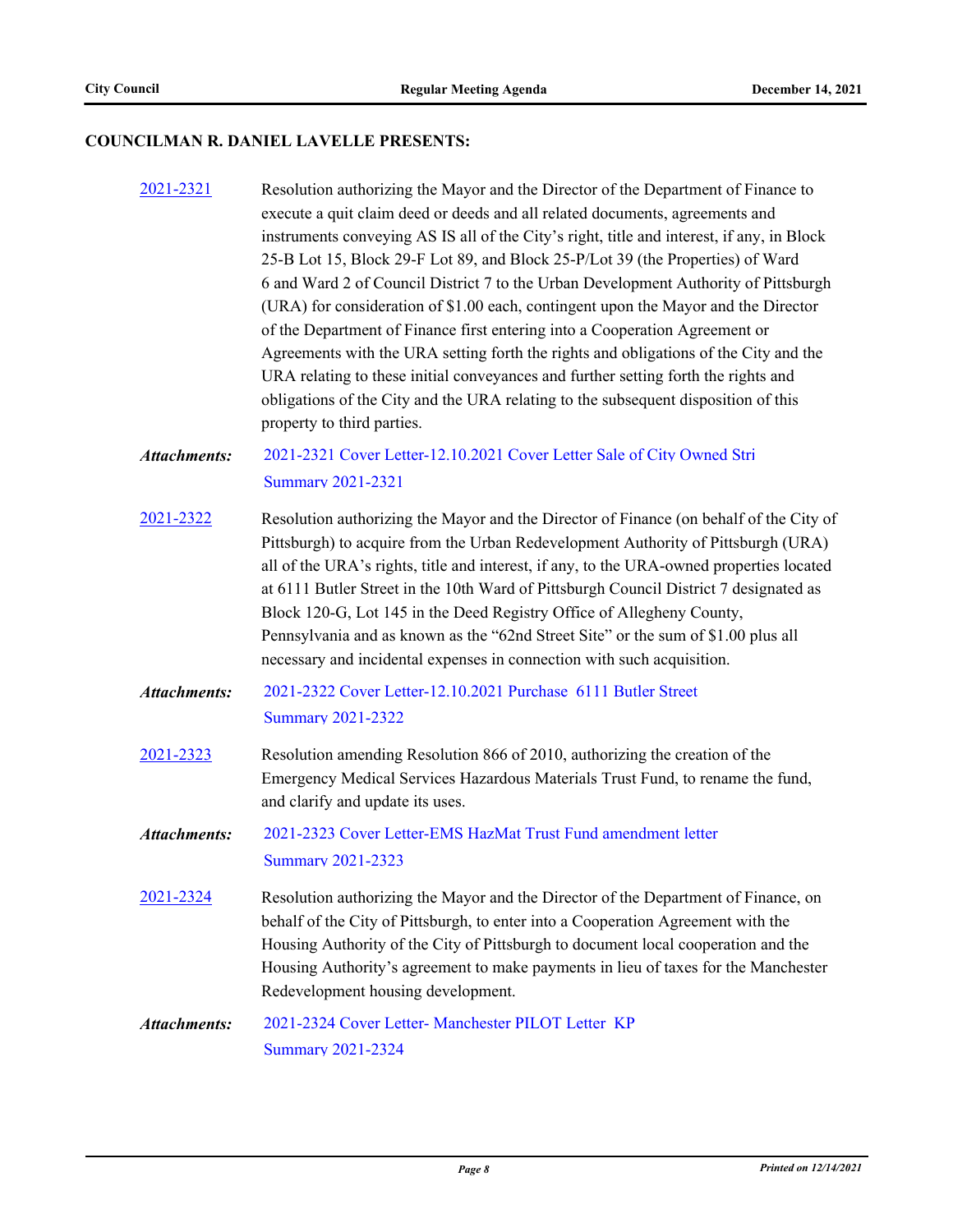| 2021-2325           | Resolution authorizing the Mayor and the Director of the Department of Finance, on<br>behalf of the City of Pittsburgh, to enter into a Cooperation Agreement with the<br>Housing Authority of the City of Pittsburgh to document local cooperation and the<br>authority's agreement to make payments in lieu of taxes for the Northview Midrise<br>housing development.                  |  |  |  |
|---------------------|-------------------------------------------------------------------------------------------------------------------------------------------------------------------------------------------------------------------------------------------------------------------------------------------------------------------------------------------------------------------------------------------|--|--|--|
| <b>Attachments:</b> | 2021-2325 Cover Letter- Northview Midrise PILOT Letter KP<br><b>Summary 2021-2325</b>                                                                                                                                                                                                                                                                                                     |  |  |  |
| <u>2021-2326</u>    | Resolution authorizing the Mayor and the Director of the Department of Finance, on<br>behalf of the City of Pittsburgh, to enter into a Cooperation Agreement with the<br>Housing Authority of the City of Pittsburgh to document local cooperation and the<br>Housing Authority's agreement to make payments in lieu of taxes for Larimer/East<br>Liberty Phase I housing development.   |  |  |  |
| <b>Attachments:</b> | 2021-2326 Cover Letter- Larimer 1 PILOT Letter KP<br><b>Summary 2021-2326</b>                                                                                                                                                                                                                                                                                                             |  |  |  |
| 2021-2327           | Resolution authorizing the Mayor and the Director of the Department of Finance, on<br>behalf of the City of Pittsburgh, to enter into a Cooperation Agreement with the<br>Housing Authority of the City of Pittsburgh to document local cooperation and the<br>Housing Authority's agreement to make payments in lieu of taxes for Larimer/East<br>Liberty Phase II housing development.  |  |  |  |
| <b>Attachments:</b> | 2021-2327 Cover Letter- Larimer 2 PILOT Letter KP<br><b>Summary 2021-2327</b>                                                                                                                                                                                                                                                                                                             |  |  |  |
| 2021-2328           | Resolution authorizing the Mayor and the Director of the Department of Finance, on<br>behalf of the City of Pittsburgh, to enter into a Cooperation Agreement with the<br>Housing Authority of the City of Pittsburgh to document local cooperation and the<br>Housing Authority's agreement to make payments in lieu of taxes for Larimer/East<br>Liberty Phase III housing development. |  |  |  |
| <b>Attachments:</b> | 2021-2328 Cover Letter- Larimer 3 PILOT Letter KP<br><b>Summary 2021-2328</b>                                                                                                                                                                                                                                                                                                             |  |  |  |
| 2021-2329           | Resolution authorizing the Mayor and the Director of the Department of Finance, on<br>behalf of the City of Pittsburgh, to enter into a Cooperation Agreement with the<br>Housing Authority of the City of Pittsburgh to document local cooperation and the<br>Housing Authority's agreement to make payments in lieu of taxes for Larimer/East<br>Liberty Phase IV housing development.  |  |  |  |
| <b>Attachments:</b> | 2021-2329 Cover Letter- Larimer 4 PILOT Letter KP<br>Summary 2021-2329                                                                                                                                                                                                                                                                                                                    |  |  |  |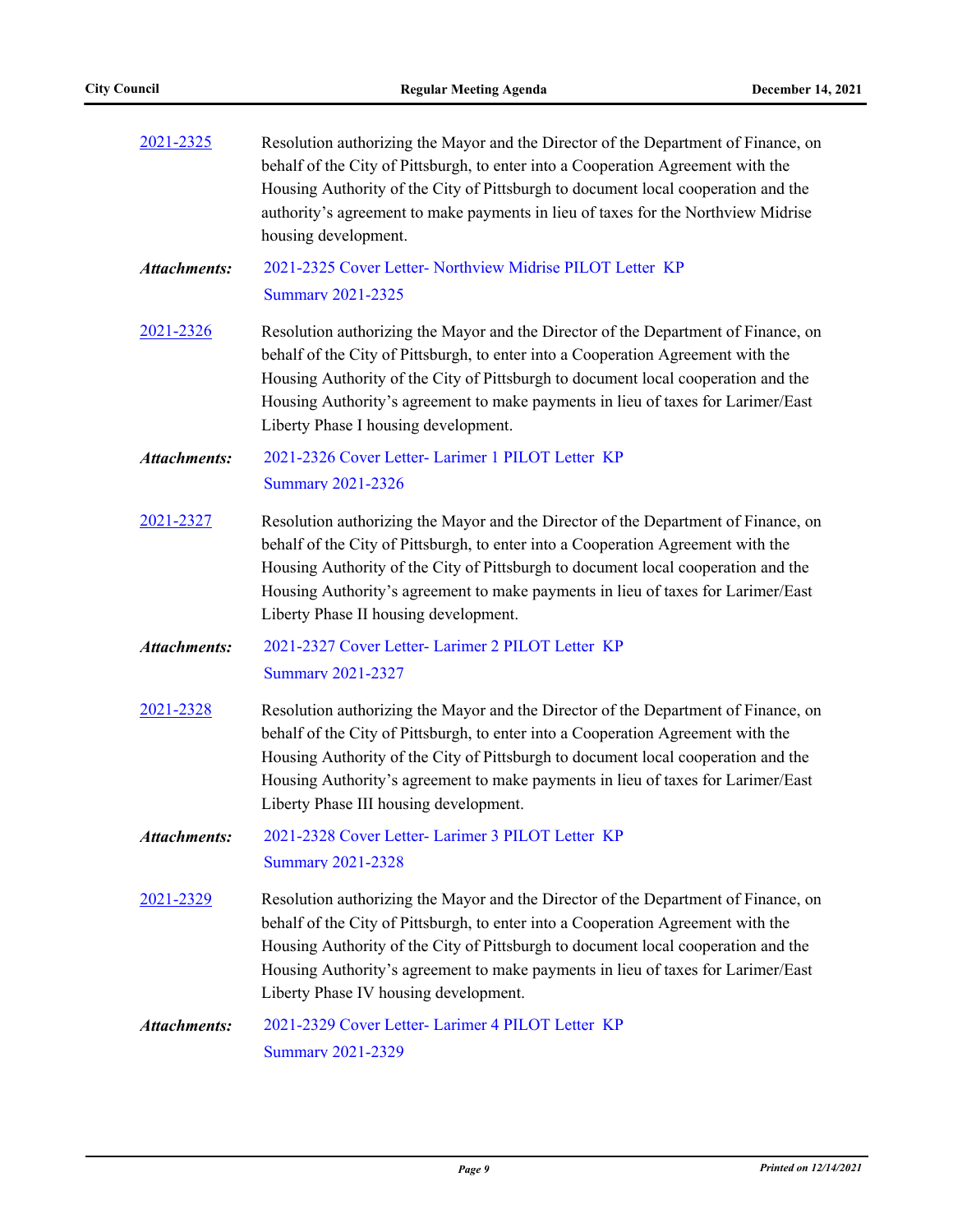| 2021-2330           | Resolution providing for the conveyance by the City of Pittsburgh of certain property,<br>having been placed for sale to adjoining property owners in conjunction with the City<br>of Pittsburgh Side Yard Program. ITEMS A through D: A: 3447 Milwaukee, B:<br>5454 Kincaid, C: 6340 Maxwell, D: 141 Berwick.                                                  |  |  |
|---------------------|-----------------------------------------------------------------------------------------------------------------------------------------------------------------------------------------------------------------------------------------------------------------------------------------------------------------------------------------------------------------|--|--|
| <b>Attachments:</b> | 2021-2330 Cover Letter-Sidevard December 2021 Council Letter<br>2021-2330 Sidevard December 2021                                                                                                                                                                                                                                                                |  |  |
| 2021-2331           | Ordinance, amending the City Code at Title Two: Fiscal, Article XI: Dedicated<br>Funding for Comprehensive Municipal Pension Trust Fund, Chapter 272: Dedicated<br>Funding for Comprehensive Municipal Pension Trust Fund, to extend the parking<br>asset an additional five years.<br>(Waiver of Rule 8 Requested)<br><b>SPONSOR/S: COUNCIL MEMBER LAVELLE</b> |  |  |
| 2021-2332           | Resolution providing for the execution of a Cooperation Agreement or Agreements<br>with the Urban Redevelopment Authority of Pittsburgh in an amount not to exceed<br>Fifteen Thousand Dollars (\$15,000) for step repair.<br><b>SPONSOR/S: COUNCIL MEMBER LAVELLE</b>                                                                                          |  |  |
|                     |                                                                                                                                                                                                                                                                                                                                                                 |  |  |

*Attachments:* [2021-2332 Summary](http://pittsburgh.legistar.com/gateway.aspx?M=F&ID=2fa9a515-12f4-436f-b062-69cc98110ffa.docx)

#### **COUNCILMAN COREY O'CONNOR PRESENTS:**

| 2021-2333    | Resolution authorizing the Department of Public Safety to enter into a License<br>Agreement or Agreement(s) with the City of Greensburg, on behalf of its Greensburg<br>Volunteer Fire Department, at no cost for temporary use of a City of Pittsburgh fire<br>truck due to a recent accident that has left Greensburg Volunteer Fire Department<br>without an operational fire truck for an indefinite amount of time.<br>(Waiver of Rule 8 Requested) |
|--------------|----------------------------------------------------------------------------------------------------------------------------------------------------------------------------------------------------------------------------------------------------------------------------------------------------------------------------------------------------------------------------------------------------------------------------------------------------------|
| Attachments: | 2021-2333 Cover Letter-Greensburg Volunteer Fire Department agreement<br><b>Summary 2021-2333</b>                                                                                                                                                                                                                                                                                                                                                        |
| 2021-2334    | Resolution authorizing the Council of the City of Pittsburgh to promulgate guidelines to<br>be followed by City police officers when making a warrantless arrest pursuant to 42<br>Pa. C.S. §8902 ("Arrest without warrant"), as required by thereunder and as<br>required by the Pennsylvania Chiefs of Police Association, Pennsylvania Law<br>Enforcement Accreditation Program.<br>(Waiver of Rule 8 Requested)                                      |
| Attachments: | 2021-2334 Cover Letter-Warrantless Arrest Guildlines letter                                                                                                                                                                                                                                                                                                                                                                                              |
|              | <b>Summary 2021-2334</b>                                                                                                                                                                                                                                                                                                                                                                                                                                 |

#### **COUNCILWOMAN ERIKA STRASSBURGER PRESENTS:**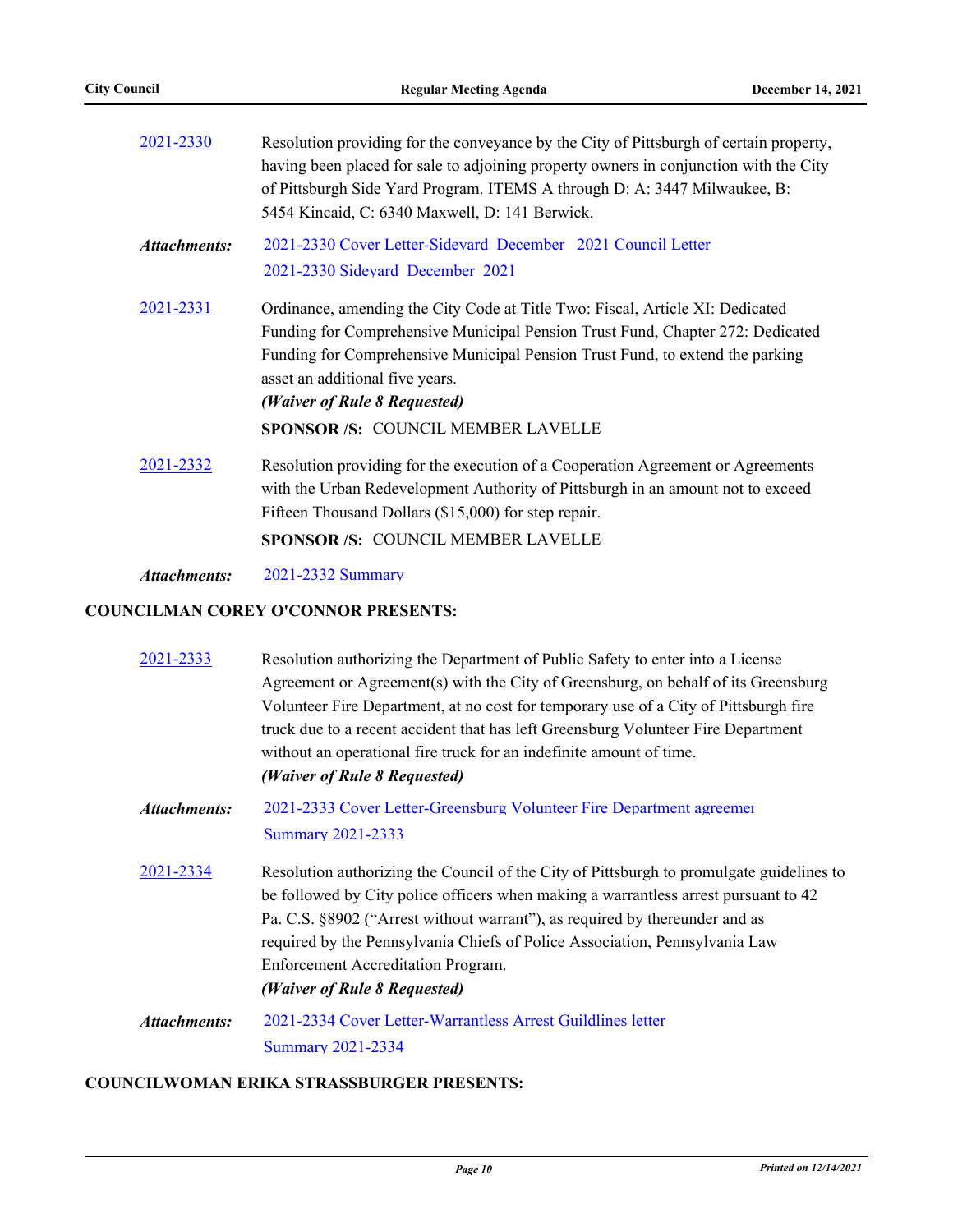| 2021-2335 | Resolution amending Resolution No. 616 of 2016 providing for an Agreement or          |
|-----------|---------------------------------------------------------------------------------------|
|           | Agreements and a Lease or Leases by and between the City of Pittsburgh ("City")       |
|           | and First Vehicle Services ("First Vehicle"), pursuant to which First Vehicle will    |
|           | furnish all work and services needed to manage and maintain the City's Vehicle Fleet, |
|           | cost shall not exceed 66,689,914 over a 7 year period.                                |
|           |                                                                                       |

[2021-2335 Cover Letter-FVS Legislation Letter\\_12.7.21](http://pittsburgh.legistar.com/gateway.aspx?M=F&ID=e6b1ad7c-3eab-42f3-bd93-8afff041c95d.docx) [Summary 2021-2335](http://pittsburgh.legistar.com/gateway.aspx?M=F&ID=8c3fc000-4bb0-4e99-87a2-d020ec00acc9.docx) *Attachments:*

#### **COUNCILMAN BOBBY WILSON PRESENTS:**

- [2021-2336](http://pittsburgh.legistar.com/gateway.aspx?m=l&id=/matter.aspx?key=27239) Resolution authorizing the Mayor and the Director of the Department of City Planning and the Director of the Department Permits, Licenses, and Inspections to enter into an Agreement with the Allegheny County Conservation District with the intent clarifying roles and responsibilities related to Erosion and Sediment Control on construction activities with significant earth disturbance.
- 2021-2336 Cover Letter-Allegheny County Conservation District-convert [Summary 2021-2336](http://pittsburgh.legistar.com/gateway.aspx?M=F&ID=af278c5e-b8f7-43f9-83cb-8fd136bbaf37.docx) *Attachments:*
- [2021-2337](http://pittsburgh.legistar.com/gateway.aspx?m=l&id=/matter.aspx?key=27240) Resolution authorizing the Mayor and the Director of the Department of City Planning and the Director of the Department Permits, Licenses, and Inspections to enter into an Agreement with the Pittsburgh Water and Sewage Authority with the intent of delineating each party's obligations with respect to completion of each Minimum Control Measure "MCM" required for NPDES permit #PAI136133.
- [2021-2337 Cover Letter-Municipal Separate Storm Sewer System-convert](http://pittsburgh.legistar.com/gateway.aspx?M=F&ID=699c952d-e380-40ba-96a4-87dd85487dbb.pdf)ed [Summary 2021-2337](http://pittsburgh.legistar.com/gateway.aspx?M=F&ID=e401049c-70be-467f-a4b2-95781c0e3f20.docx) *Attachments:*
- [2021-2338](http://pittsburgh.legistar.com/gateway.aspx?m=l&id=/matter.aspx?key=27241) Resolution further amending Resolution No. 863 of 2018, effective January 1, 2019, as amended, entitled "Resolution adopting and approving the 2019 Capital Budget and the 2019 Community Development Block Grant Program, and the 2019 through 2024 Capital Improvement Program," so as to re-allocate Emergency Solutions Grant - Cares Act (ESG-CV) funding and authorize a subsequent Agreement or Agreements to provide emergency shelter services, street outreach services, rental assistance and housing relocation and stabilization services, and/or data collection activities.
- [2021-2338 Cover Letter-2019 ESG-CV Re-allocation\\_Letter\\_120721](http://pittsburgh.legistar.com/gateway.aspx?M=F&ID=af3793a9-77a2-4512-a67f-1fc0f4bdc3d6.docx) [Summary 2021-2338](http://pittsburgh.legistar.com/gateway.aspx?M=F&ID=8ff6efd3-a14b-42f8-a730-3a2b996b5436.docx) *Attachments:*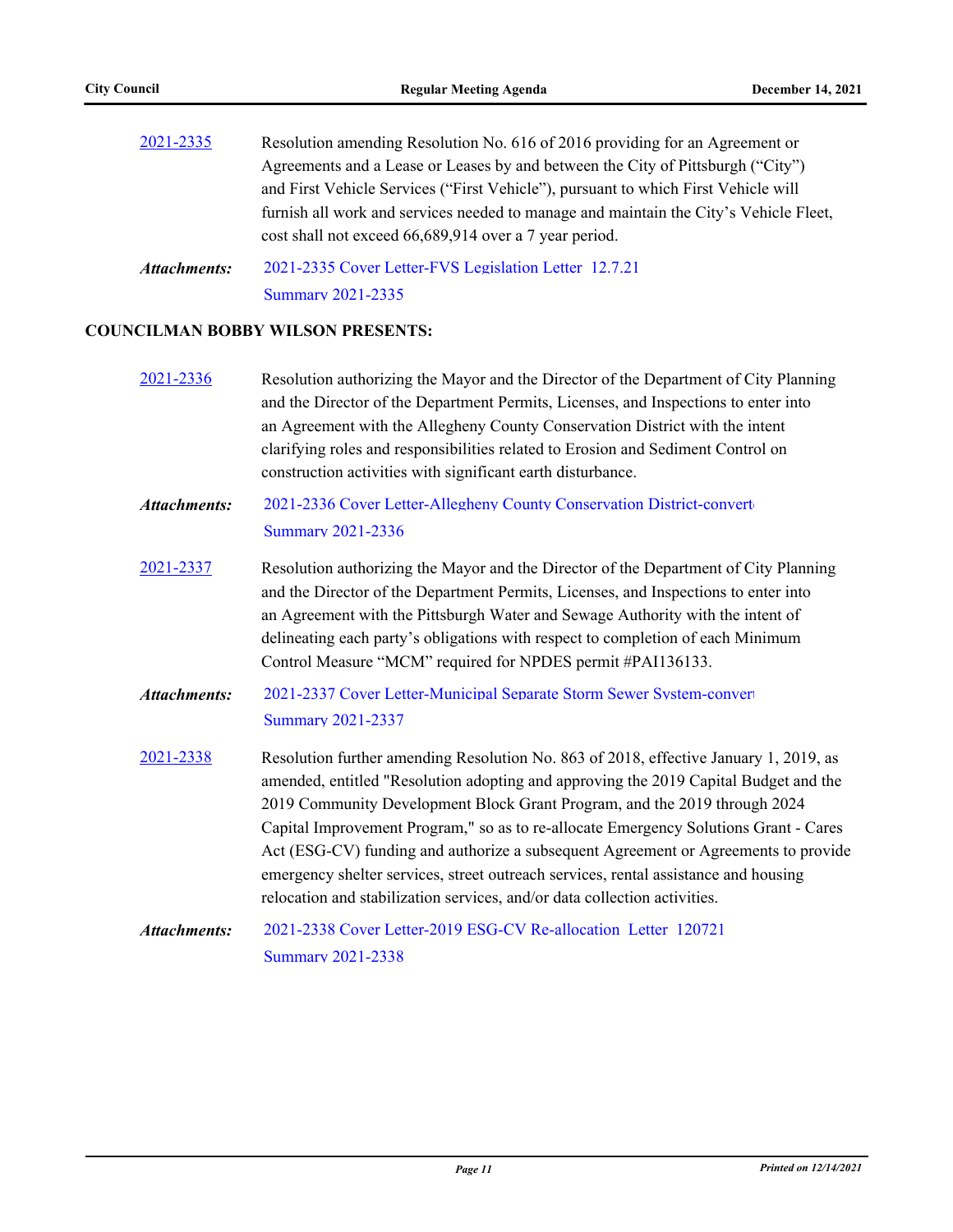| 2021-2339           | Resolution amending Resolution No. 804 of 2021, entitled "Resolution further amending<br>Resolution No. 863 of 2018, effective January 1, 2019, as amended, entitled 'Resolution<br>adopting and approving the 2019 Capital Budget and the 2019 Community Development<br>Block Grant Program, and the 2019 through 2024 Capital Improvement Program' so as<br>to reduce COMMUNITY-BASED ORGANIZATIONS by \$4,300.29, increase<br>NEIGHBORHOOD ECONOMIC DEVELOPMENT by \$4,300.29, and authorize a<br>subsequent Agreement or Agreements" to revise a JD Edwards job number. |  |  |  |
|---------------------|-----------------------------------------------------------------------------------------------------------------------------------------------------------------------------------------------------------------------------------------------------------------------------------------------------------------------------------------------------------------------------------------------------------------------------------------------------------------------------------------------------------------------------------------------------------------------------|--|--|--|
| <b>Attachments:</b> | 2021-2339 Cover Letter-NED Letter<br><b>Summary 2021-2339</b>                                                                                                                                                                                                                                                                                                                                                                                                                                                                                                               |  |  |  |
| 2021-2340           | Resolution providing for an Agreement with Strategy Solutions, Inc., to provide public<br>engagement and Citizen Participation for the City's Annual Action Plan and<br>Consolidated Five Year Plan for HUD in an amount not to exceed One Hundred<br>Twenty-Two Thousand and Ten Dollars (\$122,010.00).                                                                                                                                                                                                                                                                   |  |  |  |
| <b>Attachments:</b> | 2021-2340 Cover Letter-Citizen Participation Contract Award Letter 120<br><b>Summary 2021-2340</b>                                                                                                                                                                                                                                                                                                                                                                                                                                                                          |  |  |  |
| 2021-2341           | Resolution providing for the issuance of a warrant in favor of Student Conservation<br>Association, Inc. in the amount thirteen thousand, six hundred and three dollars, and<br>twenty-one cents (\$13,603.21) for sustainability fellowship services provided to the<br>city for placement fees and public sector fellows.                                                                                                                                                                                                                                                 |  |  |  |
| <b>Attachments:</b> | 2021-2341 Cover Letter-Council Letter SCA<br><b>Summary 2021-2341</b>                                                                                                                                                                                                                                                                                                                                                                                                                                                                                                       |  |  |  |
| 2021-2342           | Resolution authorizing the Mayor and Director of the Department of Permits,<br>Licenses and Inspections to enter on behalf of the City of Pittsburgh into a<br>Professional Service Agreement or Agreements with BABICHacoustics for sound<br>engineering consulting services at an overall cost to the City not to exceed<br>FORTY-FIVE THOUSAND DOLLARS (\$45,000).                                                                                                                                                                                                       |  |  |  |
| <b>Attachments:</b> | 2021-2342 Cover Letter-Legislation Letter - Sound Engineering 2021<br>2021-2342 RFP21000330 - Sound Engineering Consulting Services<br><b>Summary 2021-2342</b>                                                                                                                                                                                                                                                                                                                                                                                                             |  |  |  |
| 2021-2343           | Resolution further amending Resolution number 675 of 2008, entitled "Adopting and<br>approving the 2009 Capital Budget" by transferring \$45,807.63 from West Ohio<br>Street Bridge to East Ohio Streetscape Planning and Design.<br><b>SPONSOR/S: COUNCIL MEMBER WILSON</b>                                                                                                                                                                                                                                                                                                |  |  |  |
| <b>Attachments:</b> | 2021-2343 Summary                                                                                                                                                                                                                                                                                                                                                                                                                                                                                                                                                           |  |  |  |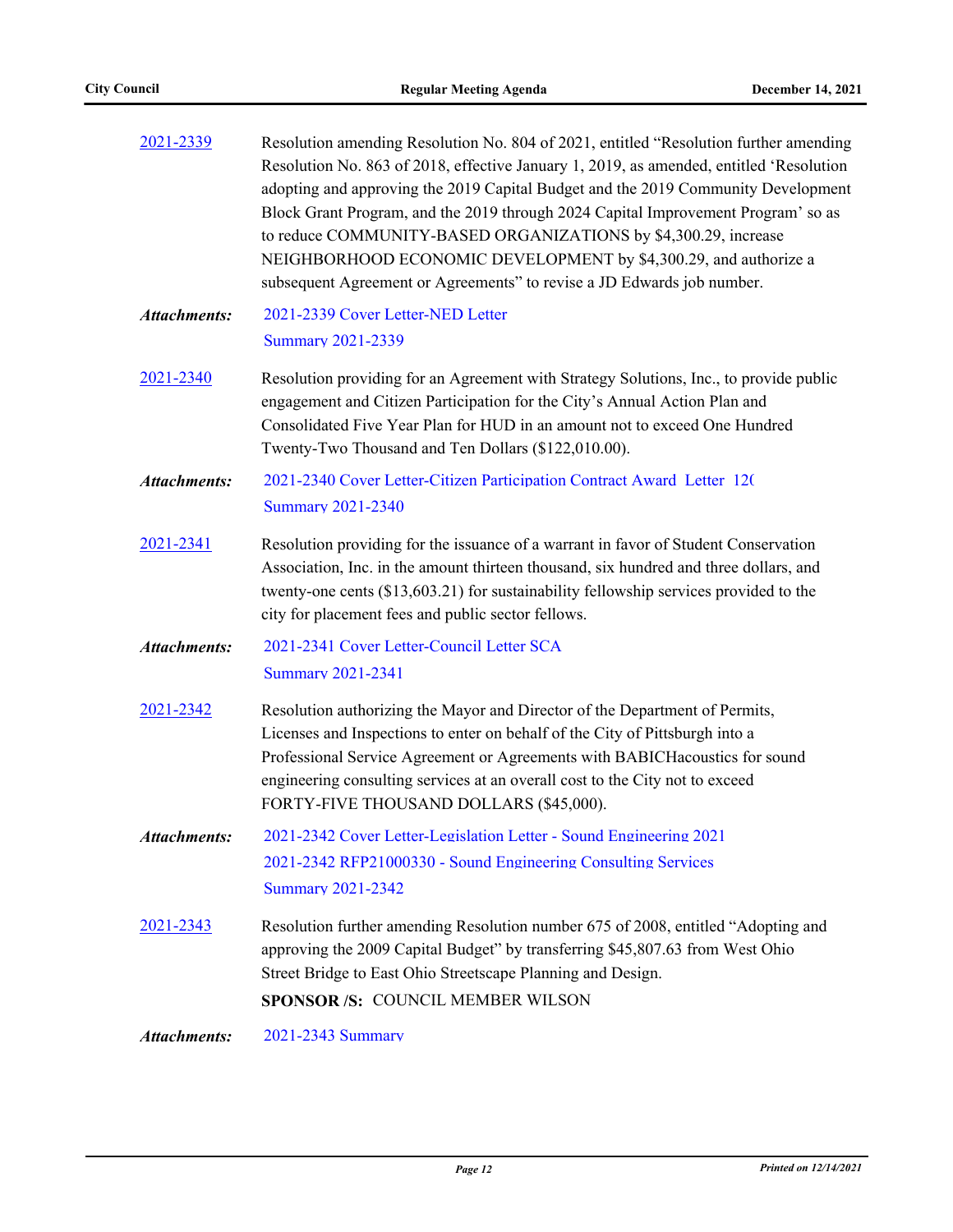[2021-2344](http://pittsburgh.legistar.com/gateway.aspx?m=l&id=/matter.aspx?key=27247) Resolution further amending Resolution number 768 of 2009, entitled "Adopting and approving the 2010 Capital Budget" by transferring \$4,192.37 of remaining funds from two District 1 specific capital projects to East Ohio Streetscape planning and design.

**SPONSOR /S:** COUNCIL MEMBER WILSON

*Attachments:* [2021-2344 Summary](http://pittsburgh.legistar.com/gateway.aspx?M=F&ID=1248e956-91df-4fbf-8b7e-c2e9afd48036.docx)

#### **COUNCILWOMAN THERESA KAIL-SMITH PRESENTS:**

[2021-2345](http://pittsburgh.legistar.com/gateway.aspx?m=l&id=/matter.aspx?key=27248) Communication from Kevin Pawlos, Director of the Office of Management and Budget, submitting acting pay approval on behalf of the Department of Law for Michael Kennedy, per the Acting Pay Policy revised in June 2018. [2021-2345 Acting\\_Pay\\_Request\\_Form Michael Kennedy\\_Law](http://pittsburgh.legistar.com/gateway.aspx?M=F&ID=44ab1a50-4caa-4c97-b24f-510be4381c32.pdf) [2021-2345 Acting Pay Memo\\_Law-Approved](http://pittsburgh.legistar.com/gateway.aspx?M=F&ID=22c9c2f7-2ea4-4154-9649-35ddbce2f663.docx) *Attachments:* [2021-2346](http://pittsburgh.legistar.com/gateway.aspx?m=l&id=/matter.aspx?key=27249) Communication from Kevin Pawlos, Director of the Office of Management and Budget, submitting acting pay approval on behalf of the Department of Innovation & Performance for Jeffrey Hovis, per the Acting Pay Policy revised in June 2018.

*Attachments:* [2021-2346 AG - Jeffrey Hovis - signed](http://pittsburgh.legistar.com/gateway.aspx?M=F&ID=bf7e528b-2dba-432d-9c9d-e3bf481d9c04.pdf)

#### **UNFINISHED BUSINESS**

#### **REPORTS OF COMMITTEE - FINAL ACTION**

#### **COUNCILMAN R. DANIEL LAVELLE PRESENTS COMMITTEE ON FINANCE AND LAW**

| 2021-2291    |                                                                                                                                                                                                                                                                                                                                                                                                                                                                                                                    | Report of the Committee on Finance and Law for December 8, 2021 with an<br>Affirmative Recommendation. |                                                          |  |  |
|--------------|--------------------------------------------------------------------------------------------------------------------------------------------------------------------------------------------------------------------------------------------------------------------------------------------------------------------------------------------------------------------------------------------------------------------------------------------------------------------------------------------------------------------|--------------------------------------------------------------------------------------------------------|----------------------------------------------------------|--|--|
| 2021-2213    | Resolution authorizing the issuance of a warrant in favor of Cristol L. Abbott and her<br>attorney, Timothy Schweers, Esquire, Shenderovich, Shenderovich & Fishman, PC,<br>1100 Law & Finance Building, 429 Forbes Avenue, Pittsburgh, PA 15219, in the<br>amount of Thirty-Four Thousand Nine Hundred Ninety Six Dollars and No Cents<br>(\$34,996.00) in full and final settlement of litigation filed at GD 19-018154 in the<br>Court of Common Pleas of Allegheny County.<br>(Executive Session held 12/6/21) |                                                                                                        |                                                          |  |  |
| Attachments: | 2021-2213 Cover Letter-Cristol Abbott Council letter                                                                                                                                                                                                                                                                                                                                                                                                                                                               |                                                                                                        |                                                          |  |  |
|              | <b>Summary 2021-2213</b>                                                                                                                                                                                                                                                                                                                                                                                                                                                                                           |                                                                                                        |                                                          |  |  |
|              | <b>Legislative History</b>                                                                                                                                                                                                                                                                                                                                                                                                                                                                                         |                                                                                                        |                                                          |  |  |
|              | 11/22/21                                                                                                                                                                                                                                                                                                                                                                                                                                                                                                           | City Council                                                                                           | Read and referred to the Committee on<br>Finance and Law |  |  |
|              | 12/1/21                                                                                                                                                                                                                                                                                                                                                                                                                                                                                                            | <b>Standing Committee</b>                                                                              | Held for Executive Session                               |  |  |
|              |                                                                                                                                                                                                                                                                                                                                                                                                                                                                                                                    |                                                                                                        |                                                          |  |  |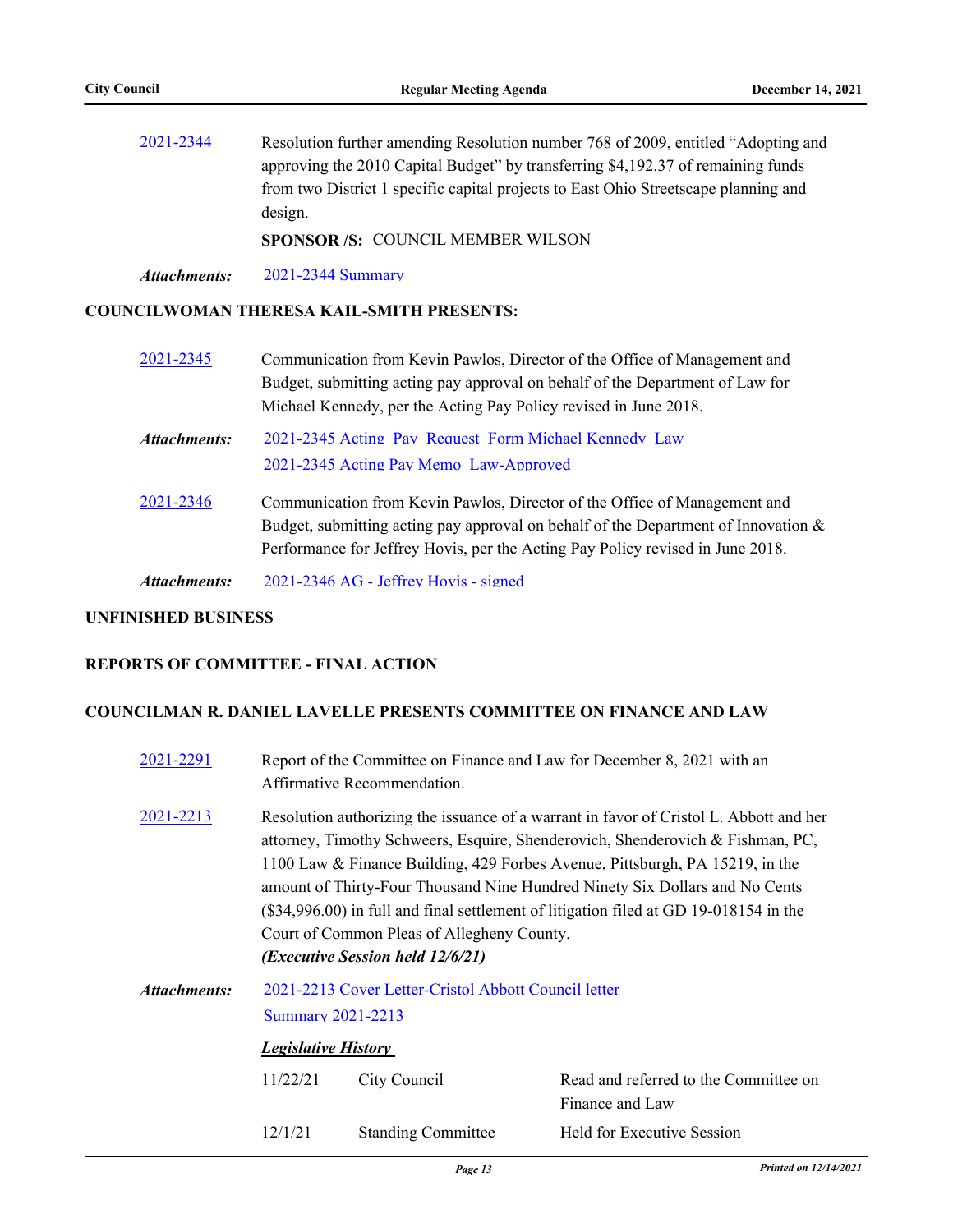|                     | 12/6/21                                                                                                                                                                                                                                                                                                                                                                                                                               | <b>Executive Session</b>                                                                                                                                                                                                                                                                                                                                                                                                                        | Executive Session Held to the Committee<br>on Finance and Law |  |
|---------------------|---------------------------------------------------------------------------------------------------------------------------------------------------------------------------------------------------------------------------------------------------------------------------------------------------------------------------------------------------------------------------------------------------------------------------------------|-------------------------------------------------------------------------------------------------------------------------------------------------------------------------------------------------------------------------------------------------------------------------------------------------------------------------------------------------------------------------------------------------------------------------------------------------|---------------------------------------------------------------|--|
|                     | 12/8/21                                                                                                                                                                                                                                                                                                                                                                                                                               | <b>Standing Committee</b>                                                                                                                                                                                                                                                                                                                                                                                                                       | Affirmatively Recommended                                     |  |
| 2021-2214           |                                                                                                                                                                                                                                                                                                                                                                                                                                       | Resolution authorizing the issuance of a warrant in favor of Michael Lucas, c/o Regina<br>M. McIlvaine, Esquire, Lowenthal & Abrams, P.C., 555 City Line Avenue, Suite<br>500, Bala Cynwyd, PA 19004, in the amount of Two Thousand Five Hundred<br>Dollars and No Cents (\$2,500.00) in full and final settlement of litigation filed at GD<br>17-004195 in the Court of Common Pleas of Allegheny County.<br>(Executive Session held 12/6/21) |                                                               |  |
| <b>Attachments:</b> |                                                                                                                                                                                                                                                                                                                                                                                                                                       | 2021-2214 Cover Letter-Lucas Council letter                                                                                                                                                                                                                                                                                                                                                                                                     |                                                               |  |
|                     | <b>Summary 2021-2214</b>                                                                                                                                                                                                                                                                                                                                                                                                              |                                                                                                                                                                                                                                                                                                                                                                                                                                                 |                                                               |  |
|                     | <b>Legislative History</b>                                                                                                                                                                                                                                                                                                                                                                                                            |                                                                                                                                                                                                                                                                                                                                                                                                                                                 |                                                               |  |
|                     | 11/22/21                                                                                                                                                                                                                                                                                                                                                                                                                              | City Council                                                                                                                                                                                                                                                                                                                                                                                                                                    | Read and referred to the Committee on<br>Finance and Law      |  |
|                     | 12/1/21                                                                                                                                                                                                                                                                                                                                                                                                                               | <b>Standing Committee</b>                                                                                                                                                                                                                                                                                                                                                                                                                       | Held for Executive Session                                    |  |
|                     | 12/6/21                                                                                                                                                                                                                                                                                                                                                                                                                               | <b>Executive Session</b>                                                                                                                                                                                                                                                                                                                                                                                                                        | Executive Session Held to the Committee<br>on Finance and Law |  |
|                     | 12/8/21                                                                                                                                                                                                                                                                                                                                                                                                                               | <b>Standing Committee</b>                                                                                                                                                                                                                                                                                                                                                                                                                       | Affirmatively Recommended                                     |  |
| 2021-2215           | Resolution authorizing the issuance of a warrant in favor of Kellee Masucci and her<br>attorneys, Matzus Law LLC, 310 Grant St., Suite 3210, Pittsburgh, PA 15219, in<br>the amount of Fifty Nine Thousand Four Hundred Seventy Seven Dollars and No<br>Cents (\$59,477.00) in full and final settlement of litigation filed at GD 19-003246 in<br>the Court of Common Pleas of Allegheny County.<br>(Executive Session held 12/6/21) |                                                                                                                                                                                                                                                                                                                                                                                                                                                 |                                                               |  |
| <b>Attachments:</b> |                                                                                                                                                                                                                                                                                                                                                                                                                                       | 2021-2215 Cover Letter-Masucci Council letter                                                                                                                                                                                                                                                                                                                                                                                                   |                                                               |  |
|                     | <b>Summary 2021-2215</b>                                                                                                                                                                                                                                                                                                                                                                                                              |                                                                                                                                                                                                                                                                                                                                                                                                                                                 |                                                               |  |
|                     | <b>Legislative History</b>                                                                                                                                                                                                                                                                                                                                                                                                            |                                                                                                                                                                                                                                                                                                                                                                                                                                                 |                                                               |  |
|                     | 11/22/21                                                                                                                                                                                                                                                                                                                                                                                                                              | City Council                                                                                                                                                                                                                                                                                                                                                                                                                                    | Read and referred to the Committee on<br>Finance and Law      |  |
|                     | 12/1/21                                                                                                                                                                                                                                                                                                                                                                                                                               | <b>Standing Committee</b>                                                                                                                                                                                                                                                                                                                                                                                                                       | Held for Executive Session                                    |  |
|                     | 12/6/21                                                                                                                                                                                                                                                                                                                                                                                                                               | <b>Executive Session</b>                                                                                                                                                                                                                                                                                                                                                                                                                        | Executive Session Held to the Committee<br>on Finance and Law |  |
|                     | 12/8/21                                                                                                                                                                                                                                                                                                                                                                                                                               | <b>Standing Committee</b>                                                                                                                                                                                                                                                                                                                                                                                                                       | Affirmatively Recommended                                     |  |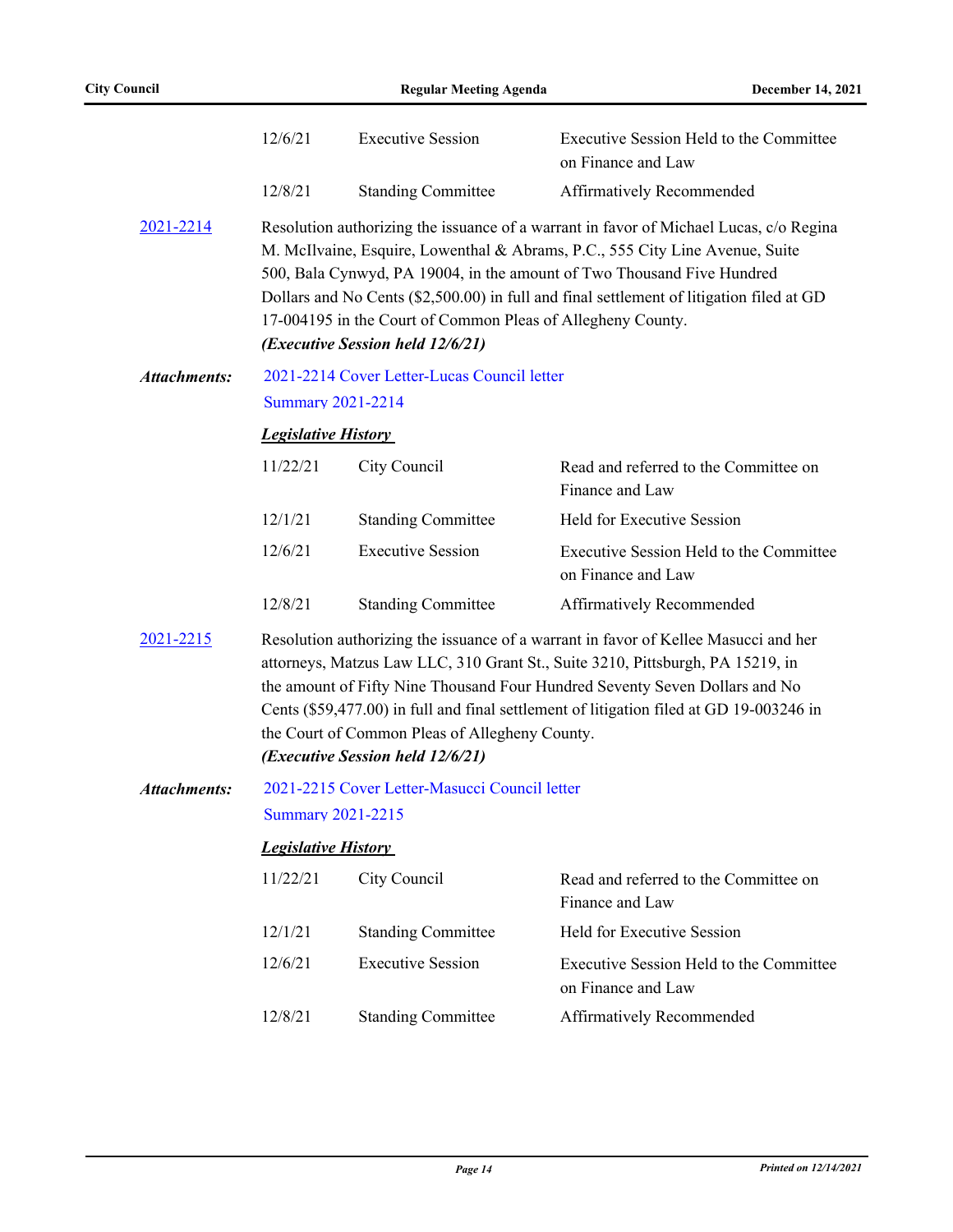| 2021-2216           | Resolution authorizing the Mayor and the City Solicitor, on behalf of the City of<br>Pittsburgh, to enter into a professional services agreement with Cohen Law Group to<br>address a matter of pending telecommunications litigation at USDC 2:21-cv-443 at<br>an amount not to exceed sixty-one thousand fifty dollars (\$61,050).<br>(Executive Session held 12/6/21)                        |                                                   |                                                               |  |  |
|---------------------|-------------------------------------------------------------------------------------------------------------------------------------------------------------------------------------------------------------------------------------------------------------------------------------------------------------------------------------------------------------------------------------------------|---------------------------------------------------|---------------------------------------------------------------|--|--|
| <b>Attachments:</b> |                                                                                                                                                                                                                                                                                                                                                                                                 | 2021-2216 Cover Letter-Cohen 2021a Council letter |                                                               |  |  |
|                     |                                                                                                                                                                                                                                                                                                                                                                                                 | 2021-2216-WCP21-069 Cohen Law Group               |                                                               |  |  |
|                     | Summary 2021-2216                                                                                                                                                                                                                                                                                                                                                                               |                                                   |                                                               |  |  |
|                     | <b>Legislative History</b>                                                                                                                                                                                                                                                                                                                                                                      |                                                   |                                                               |  |  |
|                     | 11/22/21                                                                                                                                                                                                                                                                                                                                                                                        | City Council                                      | Read and referred to the Committee on<br>Finance and Law      |  |  |
|                     | 12/1/21                                                                                                                                                                                                                                                                                                                                                                                         | <b>Standing Committee</b>                         | Held for Executive Session                                    |  |  |
|                     | 12/6/21                                                                                                                                                                                                                                                                                                                                                                                         | <b>Executive Session</b>                          | Executive Session Held to the Committee<br>on Finance and Law |  |  |
|                     | 12/8/21                                                                                                                                                                                                                                                                                                                                                                                         | <b>Standing Committee</b>                         | Affirmatively Recommended                                     |  |  |
| 2021-2217           | Resolution authorizing the issuance of a warrant in favor of Allan Daniels and Simon<br>& Simon, PC, 1818 Market Street, Suite 2000, Philadelphia, PA 19103, in the<br>amount of Sixty Five Thousand Dollars (\$65,000.00) relating to the full and final<br>settlement of a case filed in the Allegheny County Court of Common Pleas at A.R.<br>18-005657.<br>(Executive Session held 12/6/21) |                                                   |                                                               |  |  |
| <b>Attachments:</b> | 2021-2217 Cover Letter-Allan Daniels Council letter                                                                                                                                                                                                                                                                                                                                             |                                                   |                                                               |  |  |
|                     |                                                                                                                                                                                                                                                                                                                                                                                                 | <b>Summary 2021-2217</b>                          |                                                               |  |  |
|                     | <b>Legislative History</b>                                                                                                                                                                                                                                                                                                                                                                      |                                                   |                                                               |  |  |
|                     | 11/22/21                                                                                                                                                                                                                                                                                                                                                                                        | City Council                                      | Read and referred to the Committee on<br>Finance and Law      |  |  |
|                     | 12/1/21                                                                                                                                                                                                                                                                                                                                                                                         | <b>Standing Committee</b>                         | Held for Executive Session                                    |  |  |
|                     | 12/6/21                                                                                                                                                                                                                                                                                                                                                                                         | <b>Executive Session</b>                          | Executive Session Held to the Committee<br>on Finance and Law |  |  |
|                     | 12/8/21                                                                                                                                                                                                                                                                                                                                                                                         | <b>Standing Committee</b>                         | <b>Affirmatively Recommended</b>                              |  |  |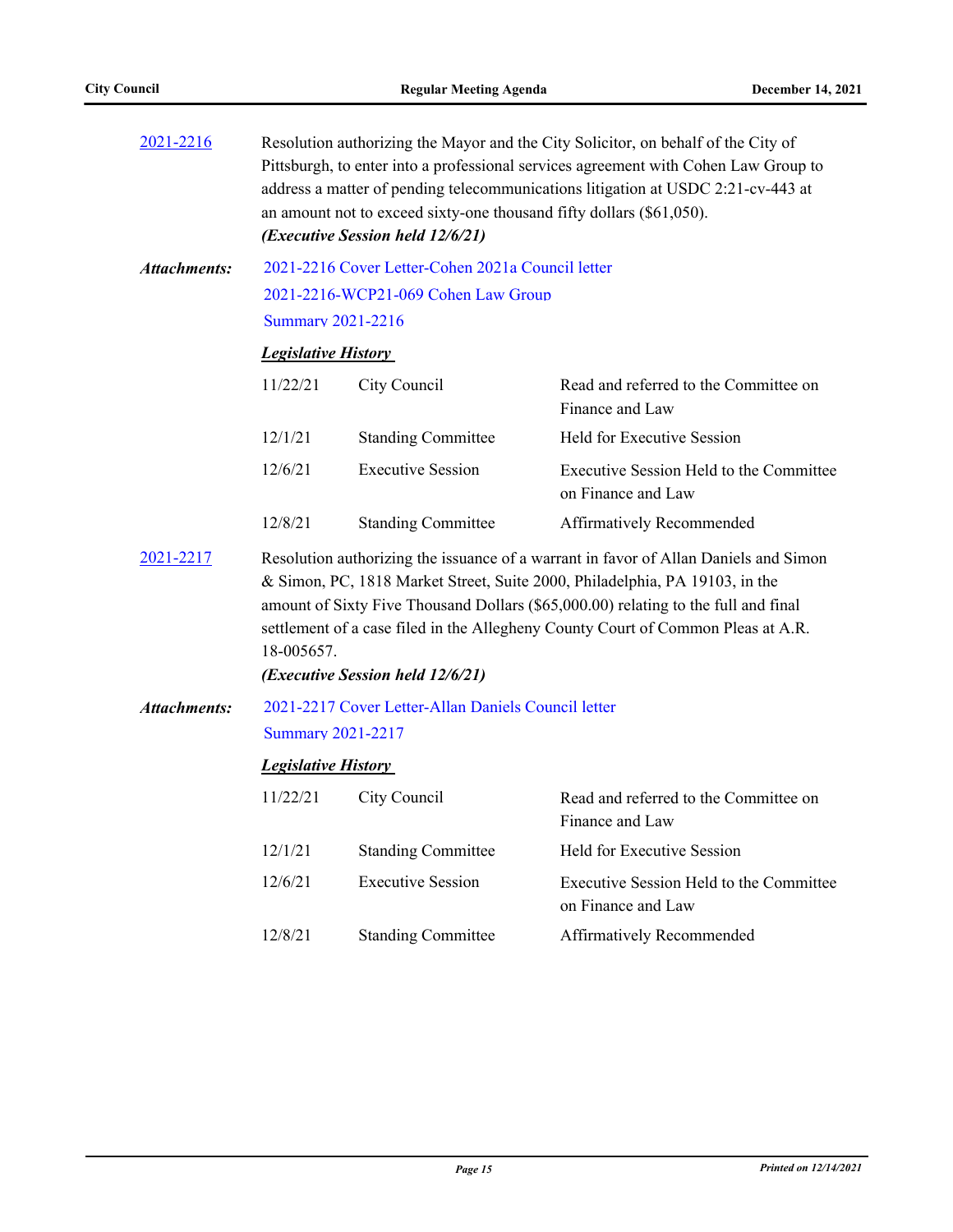| 2021-2218           | Resolution authorizing the issuance of a warrant in favor of Sommer Abbott and Phil<br>DiLucente and Associates LLC, 310 Grant Street, Suite 1801, Pittsburgh, PA<br>15219, in the amount of Fifteen Thousand Dollars and no Cents (\$15,000.00) in full<br>and final settlement of litigation filed at 21-000918 G.D. in the Court of Common<br>Pleas of Allegheny County.<br>(Executive Session held 12/6/21) |                           |                                                                      |  |  |
|---------------------|-----------------------------------------------------------------------------------------------------------------------------------------------------------------------------------------------------------------------------------------------------------------------------------------------------------------------------------------------------------------------------------------------------------------|---------------------------|----------------------------------------------------------------------|--|--|
| <b>Attachments:</b> | 2021-2218 Cover Letter-Sommer Abbott Council letter<br><b>Summary 2021-2218</b>                                                                                                                                                                                                                                                                                                                                 |                           |                                                                      |  |  |
|                     | <b>Legislative History</b>                                                                                                                                                                                                                                                                                                                                                                                      |                           |                                                                      |  |  |
|                     | 11/22/21                                                                                                                                                                                                                                                                                                                                                                                                        | City Council              | Read and referred to the Committee on<br>Finance and Law             |  |  |
|                     | 12/1/21                                                                                                                                                                                                                                                                                                                                                                                                         | <b>Standing Committee</b> | Held for Executive Session                                           |  |  |
|                     | 12/6/21                                                                                                                                                                                                                                                                                                                                                                                                         | <b>Executive Session</b>  | Executive Session Held to the Committee<br>on Finance and Law        |  |  |
|                     | 12/8/21                                                                                                                                                                                                                                                                                                                                                                                                         | <b>Standing Committee</b> | Affirmatively Recommended                                            |  |  |
| 2021-2248           | Resolution authorizing the Director of the Department of Finance to enter into a<br>License Agreement with Giant Eagle, Inc., to allow the performance of<br>pre-development due diligence investigations and site inspections on designated City<br>property in order to facilitate the construction of a GetGo café and market in the<br>Homewood and Larimer community.                                      |                           |                                                                      |  |  |
| <b>Attachments:</b> | 2021-2248 Cover Letter GetGo License Council Letter                                                                                                                                                                                                                                                                                                                                                             |                           |                                                                      |  |  |
|                     | <b>Summary 2021-2248</b>                                                                                                                                                                                                                                                                                                                                                                                        |                           |                                                                      |  |  |
|                     | <b>Legislative History</b>                                                                                                                                                                                                                                                                                                                                                                                      |                           |                                                                      |  |  |
|                     | 11/30/21                                                                                                                                                                                                                                                                                                                                                                                                        | City Council              | Read and referred to the Committee on<br>Finance and Law             |  |  |
|                     | 12/8/21                                                                                                                                                                                                                                                                                                                                                                                                         | <b>Standing Committee</b> | Affirmatively Recommended                                            |  |  |
|                     |                                                                                                                                                                                                                                                                                                                                                                                                                 |                           | <b>COUNCILMAN COREY O'CONNOR PRESENTS COMMITTEE ON PUBLIC SAFETY</b> |  |  |

#### **SERVICES**

[2021-2292](http://pittsburgh.legistar.com/gateway.aspx?m=l&id=/matter.aspx?key=27195) Report of the Committee on Public Safety Services for December 8, 2021 with an Affirmative Recommendation.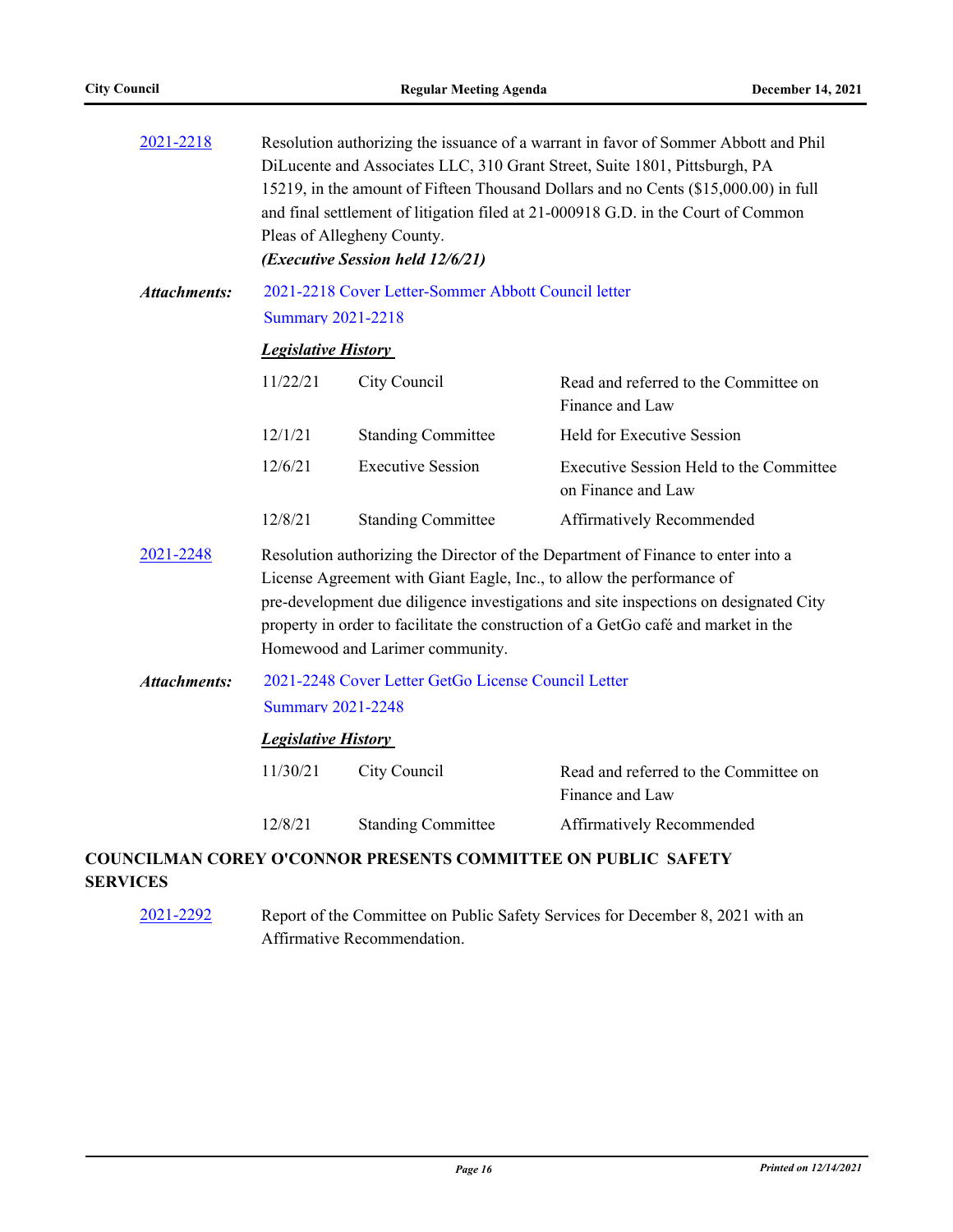| 2021-2249                                                                     | Resolution authorizing the Mayor and Director of the Department of Public Safety to<br>enter into Professional Services Agreements with Animal Friends and Humane Animal<br>Rescue of Pittsburgh for services related to the City's Spay and Neuter Program, at a<br>cost not to exceed One Hundred Forty Thousand Dollars (\$140,000.00) over two<br>years. |                                                       |                                                                        |  |
|-------------------------------------------------------------------------------|--------------------------------------------------------------------------------------------------------------------------------------------------------------------------------------------------------------------------------------------------------------------------------------------------------------------------------------------------------------|-------------------------------------------------------|------------------------------------------------------------------------|--|
| Attachments:                                                                  |                                                                                                                                                                                                                                                                                                                                                              | 2021-2249 Cover Letter Spay and Neuter program letter |                                                                        |  |
|                                                                               | <b>Summary 2021-2249</b>                                                                                                                                                                                                                                                                                                                                     |                                                       |                                                                        |  |
|                                                                               | <b>Legislative History</b>                                                                                                                                                                                                                                                                                                                                   |                                                       |                                                                        |  |
|                                                                               | 11/30/21                                                                                                                                                                                                                                                                                                                                                     | City Council                                          | Read and referred to the Committee on<br><b>Public Safety Services</b> |  |
|                                                                               | 12/8/21                                                                                                                                                                                                                                                                                                                                                      | <b>Standing Committee</b>                             | Affirmatively Recommended                                              |  |
| 2021-2250                                                                     | Resolution authorizing the Mayor and the Director of Public Safety to enter on behalf<br>of the City of Pittsburgh into a commodities agreement or agreements with Premier<br>Safety for the purchase of protective clothing for firefighters on an as-needed basis.                                                                                         |                                                       |                                                                        |  |
| 2021-2250 Cover Letter Premier Safety agreement letter<br><b>Attachments:</b> |                                                                                                                                                                                                                                                                                                                                                              |                                                       |                                                                        |  |
|                                                                               | 2021-2250 DOC071                                                                                                                                                                                                                                                                                                                                             |                                                       |                                                                        |  |
|                                                                               | <b>Summary 2021-2250</b>                                                                                                                                                                                                                                                                                                                                     |                                                       |                                                                        |  |
|                                                                               | <b>Legislative History</b>                                                                                                                                                                                                                                                                                                                                   |                                                       |                                                                        |  |
|                                                                               | 11/30/21                                                                                                                                                                                                                                                                                                                                                     | City Council                                          | Read and referred to the Committee on<br><b>Public Safety Services</b> |  |
|                                                                               | 12/8/21                                                                                                                                                                                                                                                                                                                                                      | <b>Standing Committee</b>                             | Affirmatively Recommended                                              |  |

### **COUNCILMAN ANTHONY COGHILL PRESENTS COMMITTEE ON PUBLIC WORKS**

| 2021-2293    | Recommendation.                                        |                              | Report of the Committee on Public Works for December 8, 2021 with an Affirmative                                                                                                                                                                                                                                                                                                                                                                                                                         |
|--------------|--------------------------------------------------------|------------------------------|----------------------------------------------------------------------------------------------------------------------------------------------------------------------------------------------------------------------------------------------------------------------------------------------------------------------------------------------------------------------------------------------------------------------------------------------------------------------------------------------------------|
| 2021-2241    |                                                        | specific service agreements. | Resolution providing for an reimbursement agreement with the Pennsylvania<br>Department of Transportation for costs associated with the CBD Signals Phase 4<br>Projects Construction Phase; providing for the payment of the costs thereof, not to<br>exceed Six Million Two Hundred Thousand Dollars (\$6,200,000.00) This resolution<br>serves to authorize only the Reimbursement Agreement, at a cost of Thirty Six<br>Thousand Dollars (\$36,000.00). Future Resolutions will authorize the project |
| Attachments: | <b>Summary 2021-2241</b><br><b>Legislative History</b> |                              | 2021-2241 Cover Letter Sign CBD Signals Ph. 4 Con RA Letter kal                                                                                                                                                                                                                                                                                                                                                                                                                                          |
|              | 11/30/21                                               | City Council                 | Read and referred to the Committee on                                                                                                                                                                                                                                                                                                                                                                                                                                                                    |

Public Works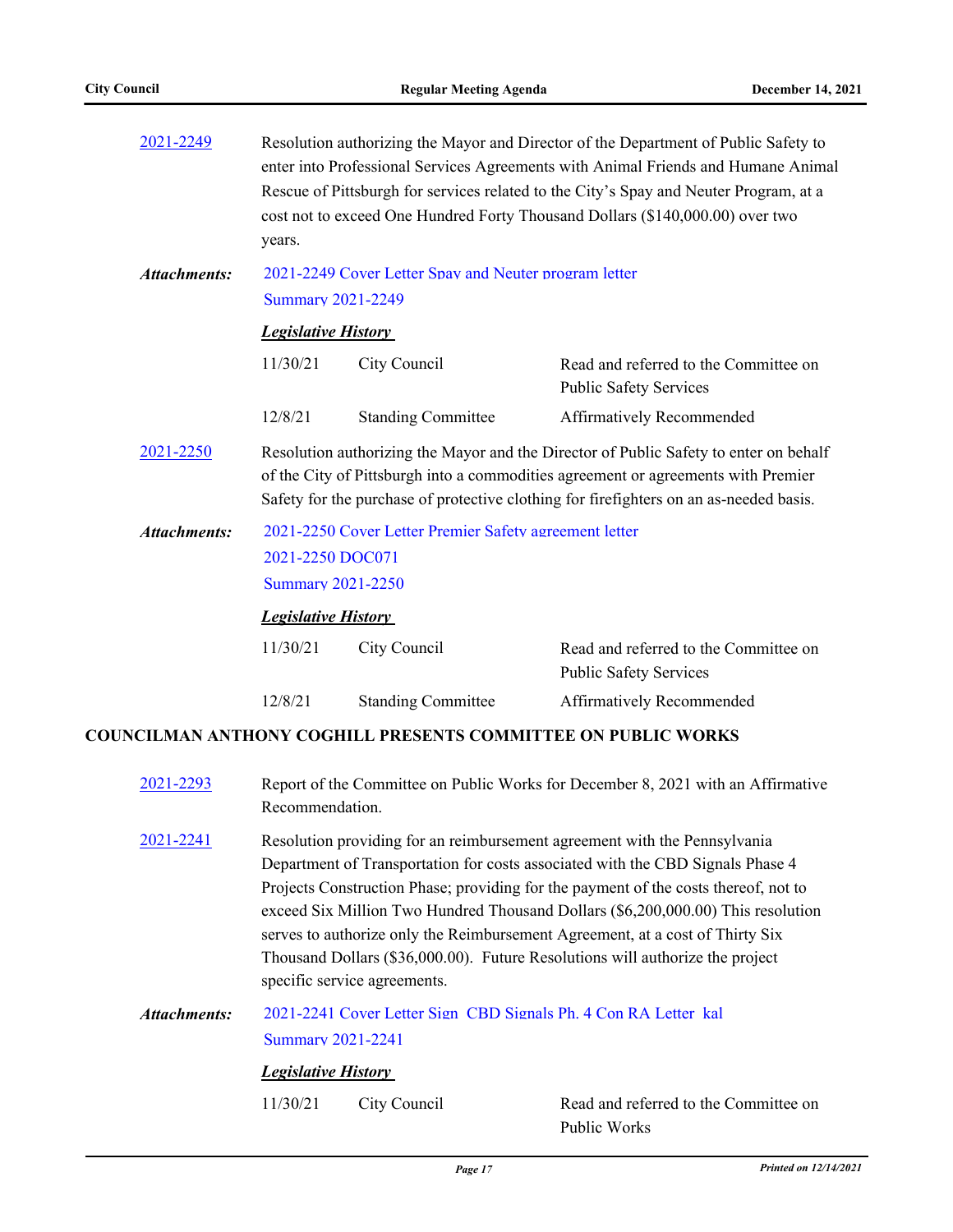|                     | 12/8/21                                                                                                                                                                                                                                                                                                                                                                                                                                                                                                                                                                                                                                                            | <b>Standing Committee</b>                                    | Affirmatively Recommended                             |  |  |
|---------------------|--------------------------------------------------------------------------------------------------------------------------------------------------------------------------------------------------------------------------------------------------------------------------------------------------------------------------------------------------------------------------------------------------------------------------------------------------------------------------------------------------------------------------------------------------------------------------------------------------------------------------------------------------------------------|--------------------------------------------------------------|-------------------------------------------------------|--|--|
| 2021-2242           | Resolution providing for a supplemental agreement with the Larson Design Group,<br>Inc. for costs associated with the CBD Signals Phase 3 Project; providing for the<br>payment of the costs thereof, not to exceed Seven Hundred and Thirteen Thousand<br>Four Hundred and Nine Dollars and Seventy Four Cents (\$713,409.74), an increase<br>of Forty Seven Thousand Seven Hundred and Ninety Two Dollars and Forty Six<br>Cents (\$47,792.46).                                                                                                                                                                                                                  |                                                              |                                                       |  |  |
| <b>Attachments:</b> |                                                                                                                                                                                                                                                                                                                                                                                                                                                                                                                                                                                                                                                                    | 2021-2242 Cover Letter Sign CBD Signals Ph. 3 Sup Letter kal |                                                       |  |  |
|                     | <b>Summary 2021-2242</b>                                                                                                                                                                                                                                                                                                                                                                                                                                                                                                                                                                                                                                           |                                                              |                                                       |  |  |
|                     | <b>Legislative History</b>                                                                                                                                                                                                                                                                                                                                                                                                                                                                                                                                                                                                                                         |                                                              |                                                       |  |  |
|                     | 11/30/21                                                                                                                                                                                                                                                                                                                                                                                                                                                                                                                                                                                                                                                           | City Council                                                 | Read and referred to the Committee on<br>Public Works |  |  |
|                     | 12/8/21                                                                                                                                                                                                                                                                                                                                                                                                                                                                                                                                                                                                                                                            | <b>Standing Committee</b>                                    | Affirmatively Recommended                             |  |  |
| 2021-2243           | Resolution amending Resolution 519 of 2021, previously entitled "Resolution<br>providing for an amended reimbursement agreement with the Pennsylvania<br>Department of Transportation for costs associated with the Wenzell Avenue /<br>Carnahan Road Intersection project; providing for the payment of the costs thereof,<br>not to exceed Three Million Twenty Five Thousand Dollars (\$3,025,000.00) an<br>increase of Two Hundred and Fifty One Thousand Dollars (\$251,000.00), to<br>increase the projects construction budget. The original agreement was authorized by<br>resolution 850 of 2017", to clarify municipal incurred and total project costs. |                                                              |                                                       |  |  |
| <b>Attachments:</b> | 2021-2243 Cover Letter Sigh Wenzell Avenue Amend RA Letter                                                                                                                                                                                                                                                                                                                                                                                                                                                                                                                                                                                                         |                                                              |                                                       |  |  |
|                     | <b>Summary 2021-2243</b>                                                                                                                                                                                                                                                                                                                                                                                                                                                                                                                                                                                                                                           |                                                              |                                                       |  |  |
|                     | <b>Legislative History</b>                                                                                                                                                                                                                                                                                                                                                                                                                                                                                                                                                                                                                                         |                                                              |                                                       |  |  |
|                     | 11/30/21                                                                                                                                                                                                                                                                                                                                                                                                                                                                                                                                                                                                                                                           | City Council                                                 | Read and referred to the Committee on<br>Public Works |  |  |
|                     | 12/8/21                                                                                                                                                                                                                                                                                                                                                                                                                                                                                                                                                                                                                                                            | <b>Standing Committee</b>                                    | Affirmatively Recommended                             |  |  |
| 2021-2264           | Resolution authorizing the Mayor and the Directors of the Departments of Finance,<br>Parks and Recreation, and Public Works, to enter into an Agreement or Agreements<br>with the Friends of Neill Log House, pursuant to which the Friends of Neill Log<br>House will make renovations/capital improvements to the Neill Log House and will<br>thereafter further assist with operation and maintenance of the Neill Log House and<br>with the provision of related programs.                                                                                                                                                                                     |                                                              |                                                       |  |  |
| <b>Attachments:</b> |                                                                                                                                                                                                                                                                                                                                                                                                                                                                                                                                                                                                                                                                    | 2021-2264 Cover Letter PW Letter                             |                                                       |  |  |
|                     | <b>Summary 2021-2264</b>                                                                                                                                                                                                                                                                                                                                                                                                                                                                                                                                                                                                                                           |                                                              |                                                       |  |  |
|                     | <b>Legislative History</b>                                                                                                                                                                                                                                                                                                                                                                                                                                                                                                                                                                                                                                         |                                                              |                                                       |  |  |
|                     | 12/7/21                                                                                                                                                                                                                                                                                                                                                                                                                                                                                                                                                                                                                                                            | City Council                                                 | Waived under Rule 8                                   |  |  |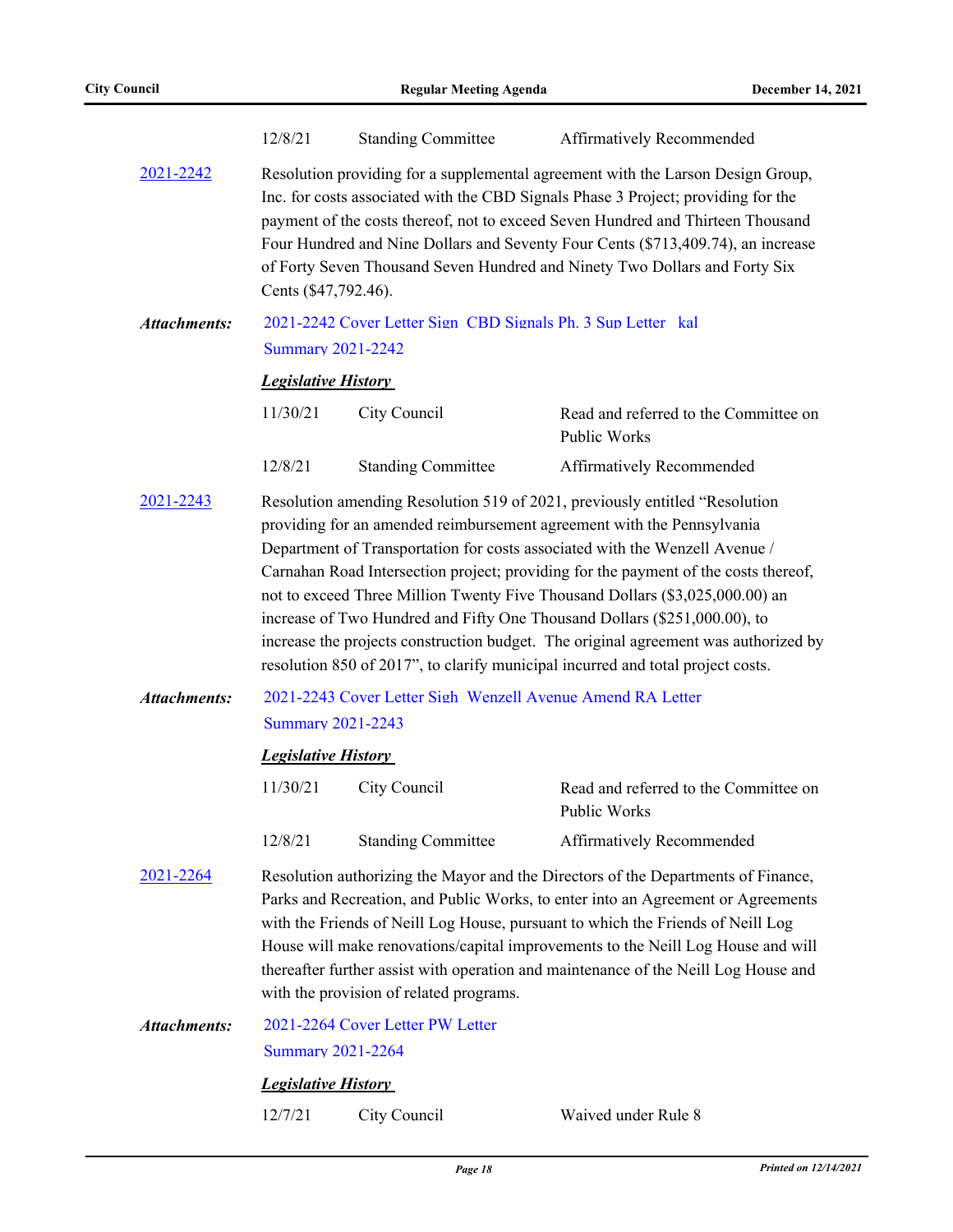|                     | 12/7/21                                                                                      | City Council                                                         | Read and referred to the Committee on<br>Public Works                                                                                                                                                                                                                                                                                                                                                                                                                                                                                                                                                                                                                                                                                                                                                                                                      |
|---------------------|----------------------------------------------------------------------------------------------|----------------------------------------------------------------------|------------------------------------------------------------------------------------------------------------------------------------------------------------------------------------------------------------------------------------------------------------------------------------------------------------------------------------------------------------------------------------------------------------------------------------------------------------------------------------------------------------------------------------------------------------------------------------------------------------------------------------------------------------------------------------------------------------------------------------------------------------------------------------------------------------------------------------------------------------|
|                     | 12/8/21                                                                                      | <b>Standing Committee</b>                                            | Affirmatively Recommended                                                                                                                                                                                                                                                                                                                                                                                                                                                                                                                                                                                                                                                                                                                                                                                                                                  |
| 2021-2265           |                                                                                              | Hundred and Fourteen Dollars and Seventy-Seven Cents (\$726,514.77). | Resolution authorizing the Mayor and the Director of the Department of Mobility and<br>Infrastructure, on behalf of the City of Pittsburgh, to enter into an supplemental<br>agreement with CDR Maguire, Inc., for Project Design Management Services and<br>Reviews in connection with various City of Pittsburgh construction projects to add<br>funding for the Construction phase of the South Side Signals project, Final Design<br>phase of the Liberty Avenue, Penn Avenue and Smithfield Street projects, and<br>Preliminary Engineering phase of the Swindell Bridge and Larimer Avenue Bridge and<br>to increase the total not to exceed to One Million Nine Hundred Fifty One Thousand<br>One Hundred and Fifty Dollars and Seventy Six Cents (\$1,951,150.76) from<br>agreement 53121.1, an increase of Seven Hundred Twenty Six Thousand Five |
| <b>Attachments:</b> | 2021-2265 Cover Letter Sign CDR Maguire Amendment Supplement 2 I<br><b>Summary 2021-2265</b> |                                                                      |                                                                                                                                                                                                                                                                                                                                                                                                                                                                                                                                                                                                                                                                                                                                                                                                                                                            |
|                     | <b>Legislative History</b>                                                                   |                                                                      |                                                                                                                                                                                                                                                                                                                                                                                                                                                                                                                                                                                                                                                                                                                                                                                                                                                            |
|                     | 12/7/21                                                                                      | City Council                                                         | Waived under Rule 8                                                                                                                                                                                                                                                                                                                                                                                                                                                                                                                                                                                                                                                                                                                                                                                                                                        |
|                     | 12/7/21                                                                                      | City Council                                                         | Read and referred to the Committee on<br>Public Works                                                                                                                                                                                                                                                                                                                                                                                                                                                                                                                                                                                                                                                                                                                                                                                                      |
|                     | 12/8/21                                                                                      | <b>Standing Committee</b>                                            | Affirmatively Recommended                                                                                                                                                                                                                                                                                                                                                                                                                                                                                                                                                                                                                                                                                                                                                                                                                                  |
|                     |                                                                                              |                                                                      | <b>COUNCILMAN BRUCE A. KRAUS PRESENTS COMMITTEE ON HUMAN RESOURCES</b>                                                                                                                                                                                                                                                                                                                                                                                                                                                                                                                                                                                                                                                                                                                                                                                     |
| 2021-2294           |                                                                                              |                                                                      | Report of the Committee on Human Resources for December 8, 2021 with an                                                                                                                                                                                                                                                                                                                                                                                                                                                                                                                                                                                                                                                                                                                                                                                    |

|           | Affirmative Recommendation.                                                               |
|-----------|-------------------------------------------------------------------------------------------|
| 2021-2247 | Resolution providing for a Professional Service Agreement with Big Picture Lab, LLC       |
|           | for video production services in an amount not to exceed Ten Thousand Dollars             |
|           | $(\$10,000.00)$ . Of the total cost, Eight Thousand Dollars $(\$8,000.00)$ will come from |
|           | the HUD Trust Fund and Two Thousand Dollars (\$2,000.00) will come from the               |
|           | Commission's Community Development Block Grant funding.                                   |

#### [2021-2247 Cover Letter 2021 Big Picture Lab Resolution Letter](http://pittsburgh.legistar.com/gateway.aspx?M=F&ID=e6d3729b-b27b-4659-8bac-00932b9c02b1.doc) [Summary 2021-2247](http://pittsburgh.legistar.com/gateway.aspx?M=F&ID=bac959bc-e605-4d0e-83db-804609b5c70b.docx) *Attachments:*

## *Legislative History*

| 11/30/21 | City Council |                           | Read and referred to the Committee on |
|----------|--------------|---------------------------|---------------------------------------|
|          |              |                           | Human Resources                       |
| 12/8/21  |              | <b>Standing Committee</b> | <b>Affirmatively Recommended</b>      |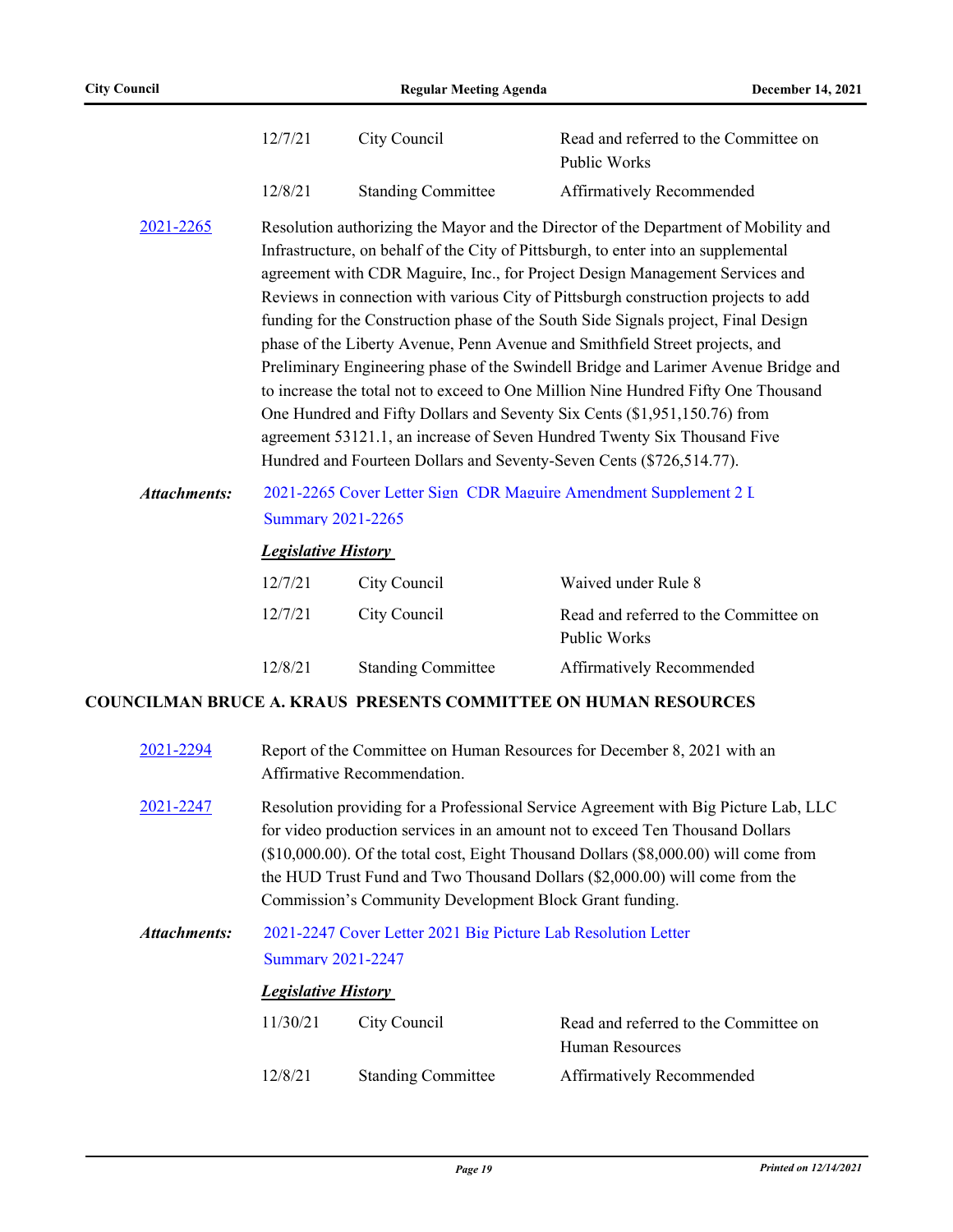[2021-2295](http://pittsburgh.legistar.com/gateway.aspx?m=l&id=/matter.aspx?key=27198) Report of the Committee on Land Use and Economic Development for December 8,

## **COUNCILMAN BOBBY WILSON PRESENTS COMMITTEE ON LAND USE & ECONOMIC DEVELOPMENT**

|                     |                            | 2021 with an Affirmative Recommendation.                                                                                                                                                                                                                                                                                                                                                                                                                                        |                                                                              |  |  |  |
|---------------------|----------------------------|---------------------------------------------------------------------------------------------------------------------------------------------------------------------------------------------------------------------------------------------------------------------------------------------------------------------------------------------------------------------------------------------------------------------------------------------------------------------------------|------------------------------------------------------------------------------|--|--|--|
| 2021-1867           |                            | Ordinance amending the Pittsburgh Code, Title V: Traffic, Article VII: Parking,<br>Chapter 549: Residential Parking Permit Program, so as to clarify the administrative<br>process for the program; provide for virtual permitting; add the permit fees to the<br>City's annual fee book; adopt regulations for the use of Visitor Permits and<br>Non-Resident Permits; and create the hybrid RPP area program.<br>(Post Agenda held 10/27/21)<br>(Public Hearing held 11/4/21) |                                                                              |  |  |  |
| <b>Attachments:</b> |                            | 2021-1867 Cover Letter-Revised Cover Letter for City Council                                                                                                                                                                                                                                                                                                                                                                                                                    |                                                                              |  |  |  |
|                     | <b>Summary 2021-1867</b>   |                                                                                                                                                                                                                                                                                                                                                                                                                                                                                 |                                                                              |  |  |  |
|                     | <b>Legislative History</b> |                                                                                                                                                                                                                                                                                                                                                                                                                                                                                 |                                                                              |  |  |  |
|                     | 9/14/21                    | City Council                                                                                                                                                                                                                                                                                                                                                                                                                                                                    | Read and referred to the Committee on<br>Land Use and Economic Development   |  |  |  |
|                     | 9/22/21                    | <b>Standing Committee</b>                                                                                                                                                                                                                                                                                                                                                                                                                                                       | Held in Committee to the Committee on<br>Land Use and Economic Development   |  |  |  |
|                     | 9/29/21                    | <b>Standing Committee</b>                                                                                                                                                                                                                                                                                                                                                                                                                                                       | Held in Committee to the Committee on<br>Land Use and Economic Development   |  |  |  |
|                     | 10/6/21                    | <b>Standing Committee</b>                                                                                                                                                                                                                                                                                                                                                                                                                                                       | Held for Cablecast Public Hearing to the<br>Committee on Hearings            |  |  |  |
|                     | 10/6/21                    | <b>Standing Committee</b>                                                                                                                                                                                                                                                                                                                                                                                                                                                       | withdrawn (Cablecast Public Hearing)                                         |  |  |  |
|                     | 10/6/21                    | <b>Standing Committee</b>                                                                                                                                                                                                                                                                                                                                                                                                                                                       | Held for Cablecast Public Hearing to the<br>Committee on Hearings            |  |  |  |
|                     | 10/27/21                   | Post Agenda                                                                                                                                                                                                                                                                                                                                                                                                                                                                     | Post Agenda Held to the Committee on<br>Hearings                             |  |  |  |
|                     | 11/4/21                    | Committee on Hearings                                                                                                                                                                                                                                                                                                                                                                                                                                                           | Public Hearing Held to the Committee on<br>Land Use and Economic Development |  |  |  |
|                     | 11/22/21                   | <b>Standing Committee</b>                                                                                                                                                                                                                                                                                                                                                                                                                                                       | Held in Committee to the Committee on<br>Land Use and Economic Development   |  |  |  |
|                     | 12/1/21                    | <b>Standing Committee</b>                                                                                                                                                                                                                                                                                                                                                                                                                                                       | <b>AMENDED</b>                                                               |  |  |  |
|                     | 12/1/21                    | <b>Standing Committee</b>                                                                                                                                                                                                                                                                                                                                                                                                                                                       | Held in Committee to the Committee on<br>Land Use and Economic Development   |  |  |  |
|                     | 12/8/21                    | <b>Standing Committee</b>                                                                                                                                                                                                                                                                                                                                                                                                                                                       | <b>AMENDED</b>                                                               |  |  |  |
|                     | 12/8/21                    | <b>Standing Committee</b>                                                                                                                                                                                                                                                                                                                                                                                                                                                       | Affirmatively Recommended as Amended                                         |  |  |  |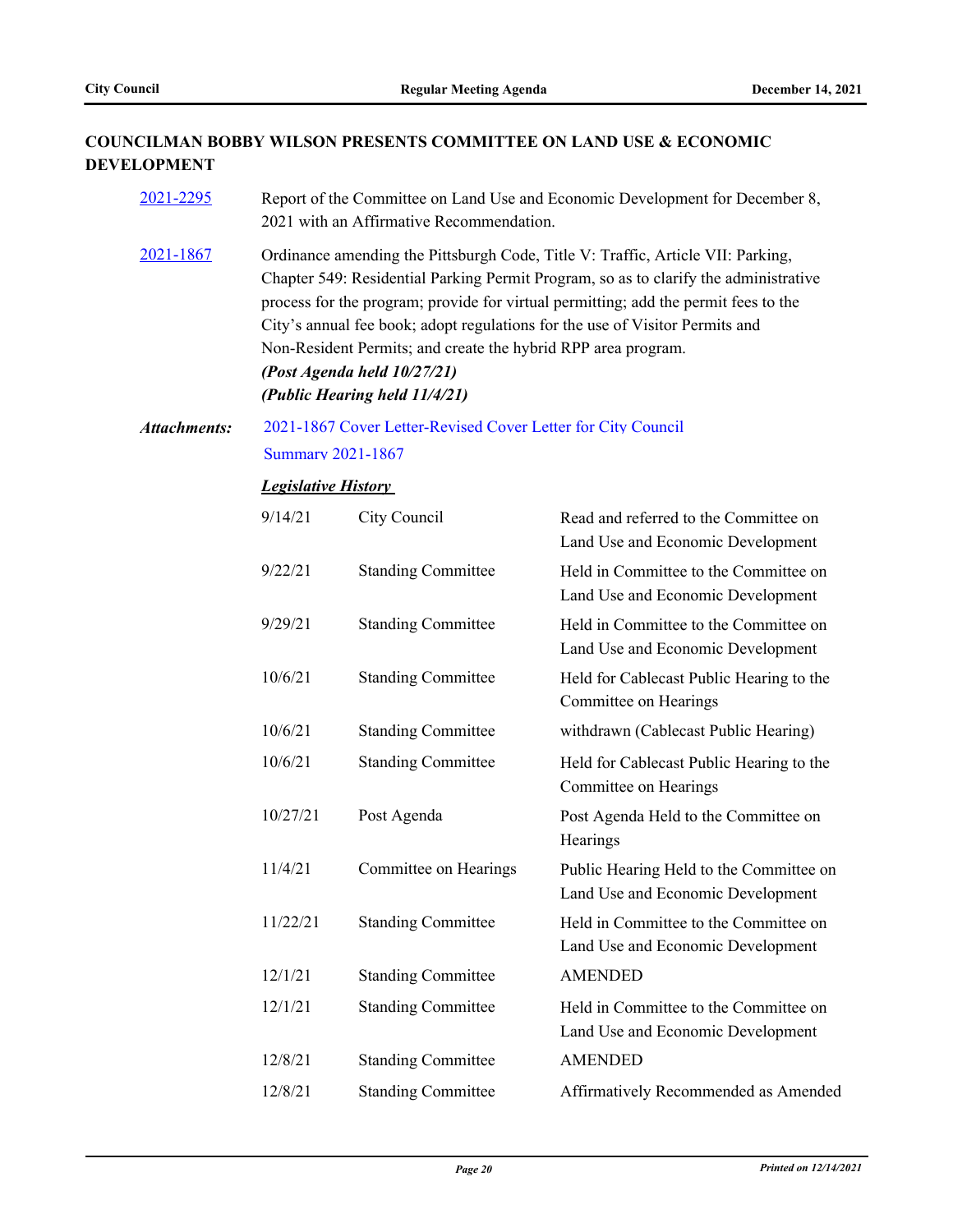| 2021-2251           | Resolution further amending Resolution No. 840 of 2019, effective December 23, 2019,<br>as amended, entitled "Resolution adopting and approving the 2020 Capital Budget and<br>the 2020 Community Development Block Grant Program, and the 2020 through 2025<br>Capital Improvement Program," so as to identify specific Public Service Grant (originally<br>budgeted as Unspecified Local Option) projects in City Council District 9 and authorize a<br>subsequent Agreement or Agreements for operation/administrative expenses,<br>maintenance, purchase of equipment, and/or rehabilitation of neighborhood facilities on<br>behalf of the residents of the City of Pittsburgh. |                                        |                                                                            |  |
|---------------------|--------------------------------------------------------------------------------------------------------------------------------------------------------------------------------------------------------------------------------------------------------------------------------------------------------------------------------------------------------------------------------------------------------------------------------------------------------------------------------------------------------------------------------------------------------------------------------------------------------------------------------------------------------------------------------------|----------------------------------------|----------------------------------------------------------------------------|--|
| <b>Attachments:</b> | <b>Summary 2021-2251</b>                                                                                                                                                                                                                                                                                                                                                                                                                                                                                                                                                                                                                                                             | 2021-2251 Cover Letter District 9 2020 |                                                                            |  |
|                     | <b>Legislative History</b>                                                                                                                                                                                                                                                                                                                                                                                                                                                                                                                                                                                                                                                           |                                        |                                                                            |  |
|                     | 11/30/21                                                                                                                                                                                                                                                                                                                                                                                                                                                                                                                                                                                                                                                                             | City Council                           | Read and referred to the Committee on<br>Land Use and Economic Development |  |
|                     | 12/8/21                                                                                                                                                                                                                                                                                                                                                                                                                                                                                                                                                                                                                                                                              | <b>Standing Committee</b>              | Affirmatively Recommended                                                  |  |
| 2021-2252           | Resolution further amending Resolution No. 647 of 2020, effective December 23, 2020,<br>as amended, entitled "Resolution adopting and approving the 2021 Capital Budget and<br>the 2021 Community Development Block Grant Program, and the 2021 through 2026<br>Capital Improvement Program," so as to identify specific Public Service Grant projects in<br>City Council District 9 and authorize a subsequent Agreement or Agreements for<br>operation/administrative expenses, maintenance, purchase of equipment, and/or<br>rehabilitation of neighborhood facilities on behalf of the residents of the City of Pittsburgh                                                       |                                        |                                                                            |  |
| <b>Attachments:</b> |                                                                                                                                                                                                                                                                                                                                                                                                                                                                                                                                                                                                                                                                                      | 2021-2252 Cover Letter District 9 2021 |                                                                            |  |
|                     | <b>Summary 2021-2252</b>                                                                                                                                                                                                                                                                                                                                                                                                                                                                                                                                                                                                                                                             |                                        |                                                                            |  |
|                     | <b>Legislative History</b>                                                                                                                                                                                                                                                                                                                                                                                                                                                                                                                                                                                                                                                           |                                        |                                                                            |  |
|                     | 11/30/21                                                                                                                                                                                                                                                                                                                                                                                                                                                                                                                                                                                                                                                                             | City Council                           | Read and referred to the Committee on<br>Land Use and Economic Development |  |
|                     | 12/8/21                                                                                                                                                                                                                                                                                                                                                                                                                                                                                                                                                                                                                                                                              | <b>Standing Committee</b>              | Affirmatively Recommended                                                  |  |
| 2021-2253           | Resolution further amending Resolution No. 647 of 2020, effective December 23,<br>2020, as amended, entitled "Resolution adopting and approving the 2021 Capital<br>Budget and the 2021 Community Development Block Grant Program, and the 2021<br>through 2026 Capital Improvement Program," so as to identify specific Public Service<br>Grant projects in City Council District 7 and authorize a subsequent Agreement or<br>Agreements for operation/administrative expenses, maintenance, purchase of<br>equipment, and/or rehabilitation of neighborhood facilities on behalf of the residents of<br>the City of Pittsburgh.                                                   |                                        |                                                                            |  |
| <b>Attachments:</b> | 2021-2253 Cover Letter Public Service Grant PY21 D7 Legislation Lette<br><b>Summary 2021-2253</b>                                                                                                                                                                                                                                                                                                                                                                                                                                                                                                                                                                                    |                                        |                                                                            |  |

## *Legislative History*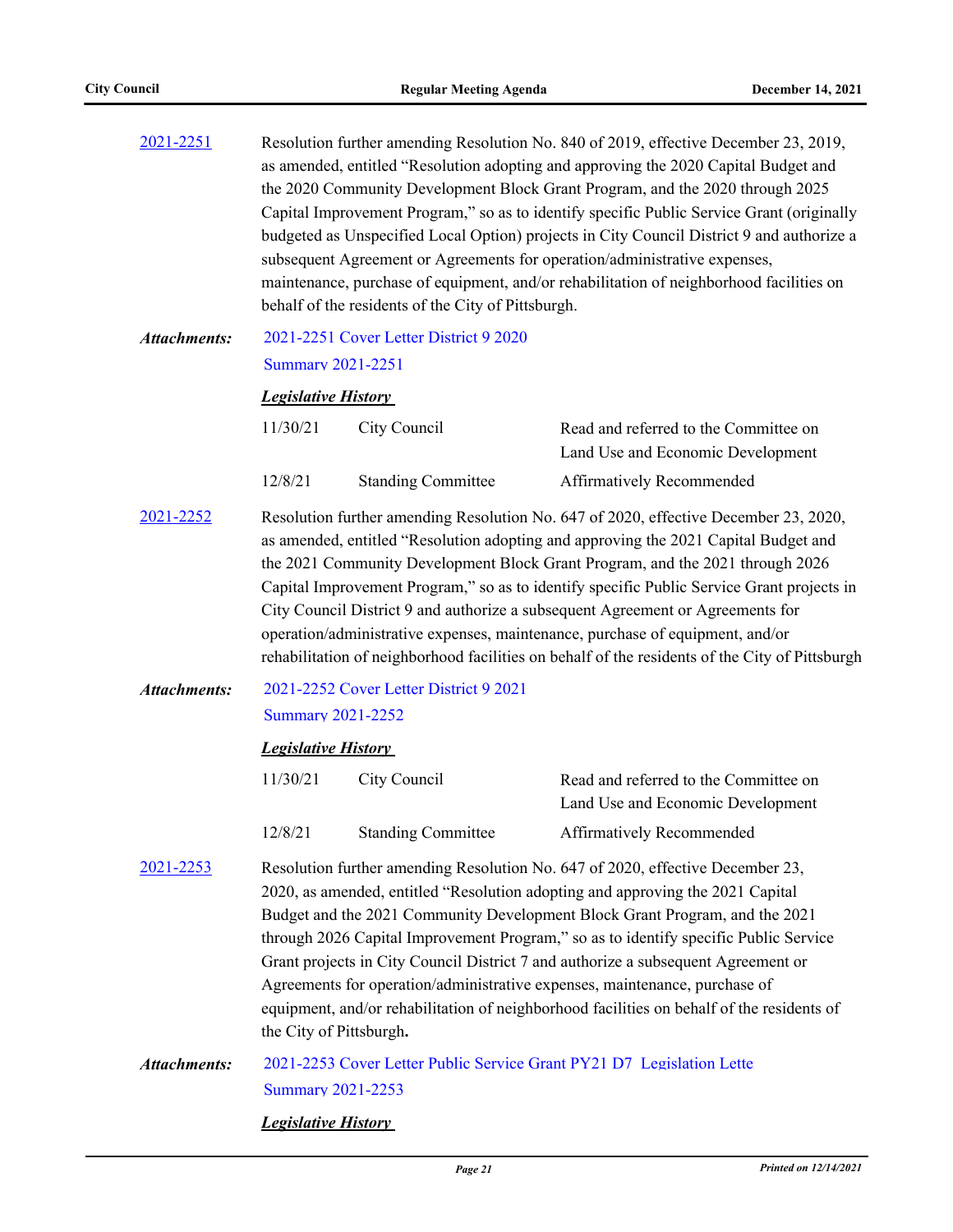|                     | 11/30/21                                                                                                                                                                                                                                                                                                                                                                                                                          | City Council                                                       | Read and referred to the Committee on<br>Land Use and Economic Development                                                                                                                                                                                                                                                       |
|---------------------|-----------------------------------------------------------------------------------------------------------------------------------------------------------------------------------------------------------------------------------------------------------------------------------------------------------------------------------------------------------------------------------------------------------------------------------|--------------------------------------------------------------------|----------------------------------------------------------------------------------------------------------------------------------------------------------------------------------------------------------------------------------------------------------------------------------------------------------------------------------|
|                     | 12/8/21                                                                                                                                                                                                                                                                                                                                                                                                                           | <b>Standing Committee</b>                                          | Affirmatively Recommended                                                                                                                                                                                                                                                                                                        |
| 2021-2254           |                                                                                                                                                                                                                                                                                                                                                                                                                                   | Amended Agreement(s) shall be in an amount not to exceed \$58,150. | Resolution amending Resolution No. 832 of 2019 authorizing the Mayor and the<br>Department of Permits, Licenses, and Inspections ("Department") to enter into an<br>Amended Agreement or Agreements with ath Power Consulting Corporation to<br>provide customer service and soft skills training to the Department's staff. The |
| <b>Attachments:</b> | 2021-2254 Cover Letter Legislation Letter - ath Power 2021<br>2021-2254 2021 - 2022 Ath Power Consulting Waiver of Competitive Prc<br>2021-2254 ath Power Consulting Proposal - City of Pittsburgh PLI Training<br>2021-2254 ath Power WCP Request Form PLI 9.28.21<br><b>Summary 2021-2254</b>                                                                                                                                   |                                                                    |                                                                                                                                                                                                                                                                                                                                  |
|                     | <b>Legislative History</b>                                                                                                                                                                                                                                                                                                                                                                                                        |                                                                    |                                                                                                                                                                                                                                                                                                                                  |
|                     | 11/30/21                                                                                                                                                                                                                                                                                                                                                                                                                          | City Council                                                       | Read and referred to the Committee on<br>Land Use and Economic Development                                                                                                                                                                                                                                                       |
|                     | 12/8/21                                                                                                                                                                                                                                                                                                                                                                                                                           | <b>Standing Committee</b>                                          | Affirmatively Recommended                                                                                                                                                                                                                                                                                                        |
| 2021-2286           | Resolution further amending Resolution No. 840 of 2019, effective December 23,<br>2019, as amended, entitled "Resolution adopting and approving the 2020 Capital<br>Budget and the 2020 Community Development Block Grant Program, and the 2020<br>through 2025 Capital Improvement Program" by reducing COMPREHENSIVE<br>REVENUE MANAGEMENT SYSTEM by \$90,550 and increasing<br>REMEDIATION OF CONDEMNED BUILDINGS by \$90,550. |                                                                    |                                                                                                                                                                                                                                                                                                                                  |
| <b>Attachments:</b> |                                                                                                                                                                                                                                                                                                                                                                                                                                   | 2021-2286 Cover Letter 2020 Demo Xfer Letter 120121                |                                                                                                                                                                                                                                                                                                                                  |
|                     | <b>Summary 2021-2286</b>                                                                                                                                                                                                                                                                                                                                                                                                          |                                                                    |                                                                                                                                                                                                                                                                                                                                  |
|                     | <b>Legislative History</b>                                                                                                                                                                                                                                                                                                                                                                                                        |                                                                    |                                                                                                                                                                                                                                                                                                                                  |
|                     | 12/7/21                                                                                                                                                                                                                                                                                                                                                                                                                           | City Council                                                       | Waived under Rule 8                                                                                                                                                                                                                                                                                                              |
|                     | 12/7/21                                                                                                                                                                                                                                                                                                                                                                                                                           | City Council                                                       | Read and referred to the Committee on<br>Land Use and Economic Development                                                                                                                                                                                                                                                       |
|                     | 12/8/21                                                                                                                                                                                                                                                                                                                                                                                                                           | <b>Standing Committee</b>                                          | Affirmatively Recommended                                                                                                                                                                                                                                                                                                        |
|                     |                                                                                                                                                                                                                                                                                                                                                                                                                                   |                                                                    | <b>COUNCILMAN REVEREND RICKY V. BURGESS PRESENTS COMMITTEE ON URBAN</b>                                                                                                                                                                                                                                                          |

#### **RECREATION**

[2021-2296](http://pittsburgh.legistar.com/gateway.aspx?m=l&id=/matter.aspx?key=27199) Report of the Committee on Urban Recreation for December 8, 2021 with an Affirmative Recommendation.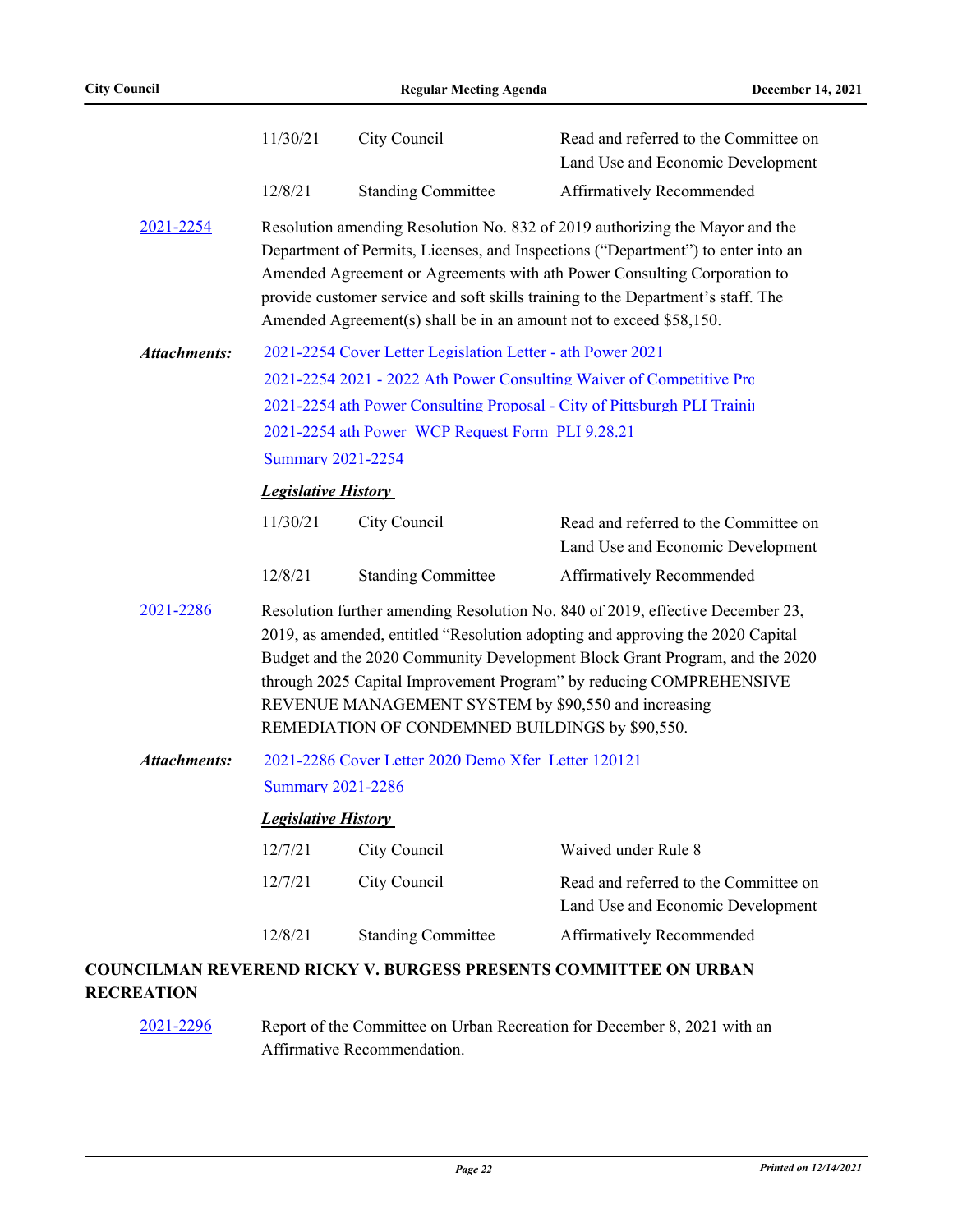| 2021-2240    | Resolution authorizing the Mayor and the Director of the Department of Public<br>Works and the Director of the Department Parks and Recreation to enter into an<br>amended Cooperation Agreement with the Pittsburgh Parks Conservancy with the<br>intent of extending and expanding the term and scope of the existing agreement. |                           |                                       |  |  |  |
|--------------|------------------------------------------------------------------------------------------------------------------------------------------------------------------------------------------------------------------------------------------------------------------------------------------------------------------------------------|---------------------------|---------------------------------------|--|--|--|
| Attachments: | 2021-2240 Cover Letter PPC MOU Update 2021 Letter to Council<br><b>Summary 2021-2240</b>                                                                                                                                                                                                                                           |                           |                                       |  |  |  |
|              | <b>Legislative History</b>                                                                                                                                                                                                                                                                                                         |                           |                                       |  |  |  |
|              | 11/30/21                                                                                                                                                                                                                                                                                                                           | City Council              | Read and referred to the Committee on |  |  |  |
|              |                                                                                                                                                                                                                                                                                                                                    |                           | Urban Recreation                      |  |  |  |
|              | 12/8/21                                                                                                                                                                                                                                                                                                                            | <b>Standing Committee</b> | <b>AMENDED</b>                        |  |  |  |
|              | 12/8/21                                                                                                                                                                                                                                                                                                                            | <b>Standing Committee</b> | Affirmatively Recommended as Amended  |  |  |  |

## **COUNCILWOMAN ERIKA STRASSBURGER PRESENTS COMMITTEE ON INNOVATION, PERFORMANCE AND ASSET MANAGEMENT**

| 2021-2297    | Report of the Committee on Innovation, Performance and Asset Management for<br>December 8, 2021 with an Affirmative Recommendation.                                                                                                                                               |                            |                                                                                            |  |  |  |
|--------------|-----------------------------------------------------------------------------------------------------------------------------------------------------------------------------------------------------------------------------------------------------------------------------------|----------------------------|--------------------------------------------------------------------------------------------|--|--|--|
| 2021-2161    | Resolution authorizing the City of Pittsburgh to enter into a cable franchise agreement<br>and certain subsidiary agreements for other services arising from the cable franchise<br>agreement with Comcast Cable Communications Management, LLC.<br>(Public Hearing held 12-6-21) |                            |                                                                                            |  |  |  |
| Attachments: | 2021-2161 Cover Letter-Comcast letter Nov 2021 - signed<br><b>Summary 2021-2161</b>                                                                                                                                                                                               |                            |                                                                                            |  |  |  |
|              |                                                                                                                                                                                                                                                                                   | <b>Legislative History</b> |                                                                                            |  |  |  |
|              | 11/8/21                                                                                                                                                                                                                                                                           | City Council               | Read and referred to the Committee on<br>Innovation, Performance and Asset<br>Management   |  |  |  |
|              | 11/17/21                                                                                                                                                                                                                                                                          | <b>Standing Committee</b>  | Held for Cablecast Public Hearing to the<br>Committee on Hearings                          |  |  |  |
|              | 12/6/21                                                                                                                                                                                                                                                                           | Committee on Hearings      | Public Hearing Held to the Committee on<br>Innovation, Performance and Asset<br>Management |  |  |  |
|              | 12/8/21                                                                                                                                                                                                                                                                           | <b>Standing Committee</b>  | Affirmatively Recommended                                                                  |  |  |  |
|              |                                                                                                                                                                                                                                                                                   |                            |                                                                                            |  |  |  |

## **COUNCILWOMAN DEBORAH L. GROSS PRESENTS COMMITTEE ON INTERGOVERNMENTAL AFFAIRS**

[2021-2298](http://pittsburgh.legistar.com/gateway.aspx?m=l&id=/matter.aspx?key=27201) Report of the Committee on Intergovernmental Affairs for December 8, 2021 with an Affirmative Recommendation.